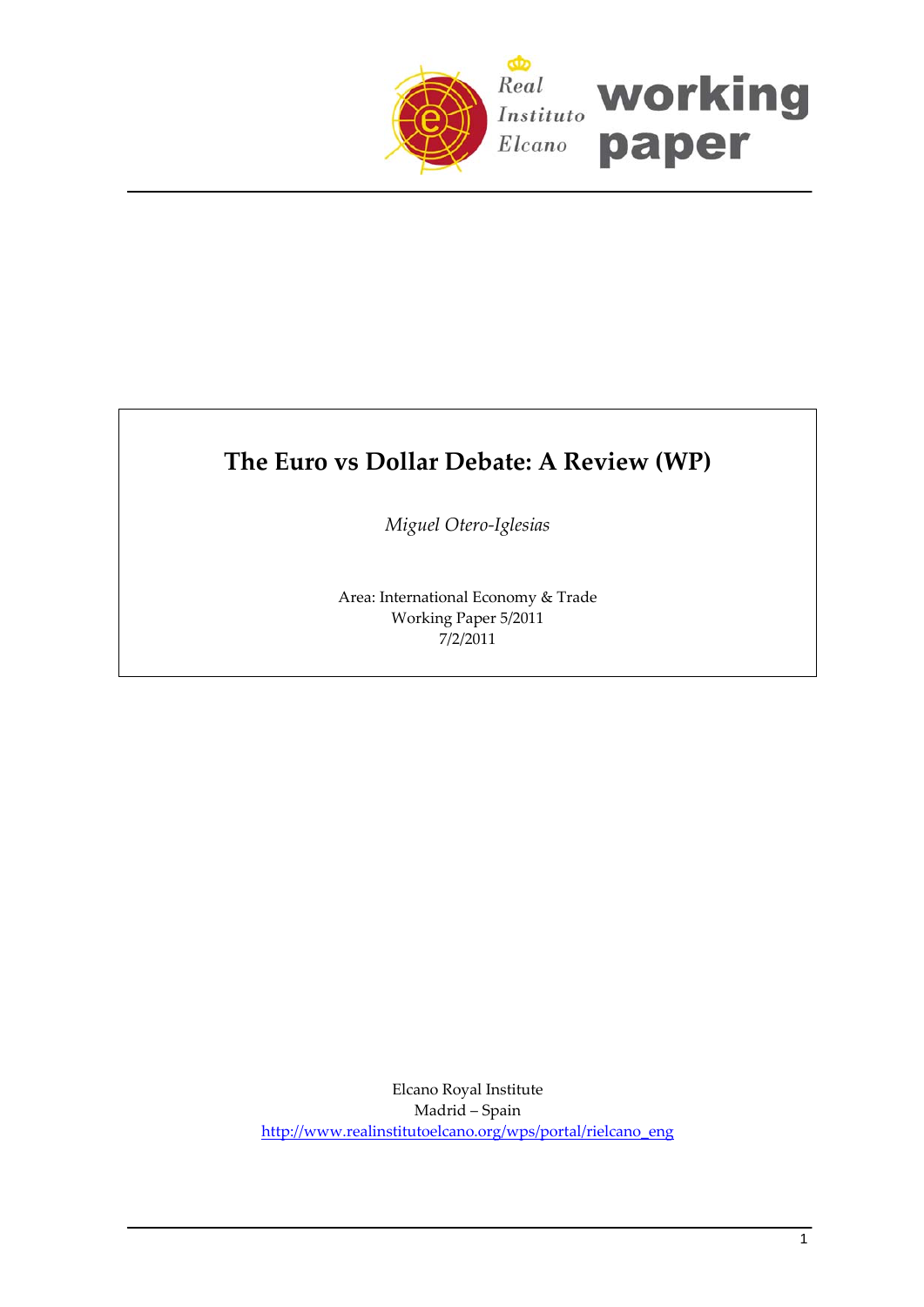

## **The Euro vs Dollar Debate: A Review (WP)**

*Miguel Otero‐Iglesias*[\\*](#page-1-0)

## **Summary**

This Working Paper provides a comprehensive and multidisciplinary literature review on the euro vs dollar debate. In the first part it presents the euro-optimist and the eurosceptical hypotheses on the euro's challenge to the dollar within Economic literature and how current data show how the euro has underperformed vis-à-vis euro-optimistic expectations. In the second part, drawing on the International Economics and International Political Economy (IPE) literature, the paper explains the euro's political flaws. It shows that a currency can only become the top international currency if there is an active political commitment by the issuing authorities to make it the leading currency. The paper shows how existing IPE literature offers a very accurate picture of the structural conditions of the international monetary system. Where it lacks nuance is in identifying the social impact of the euro. The last part of the paper focuses on these social dimensions. Following a constructivist approach, it shows how the euro has become a truly global currency in the social sense and how key financial agents are gradually seeing an evolution from a unipolar system dominated by the dollar to a bipolar system where a mildly descending senior pole (the dollar) and a mildly ascending junior pole (the euro) compete against each other.

## **(1) Introduction**

 $\overline{a}$ 

There is hardly any other topic in the field of International Economics and International Political Economy (IPE) that has attracted more attention than the question of whether the euro will challenge the supremacy of the dollar as the leading international currency. The literature covering the debate since the late 1990s can be divided into euro‐optimists, who argue in favour of this thesis, and the euro‐sceptics, who point to the obstacles the European currency faces to dethrone the dollar. These two differing hypotheses have continued to the present day despite the sovereign debt crises in the Eurozone (EZ). For those who have always been sceptical about the future of the euro, the crisis has reaffirmed their conviction about the unfeasibility of the European Monetary Union (EMU) project in the long term. It confirms their assessment that the euro in its present state is structurally flawed. By contrast, in the view of the euro‐optimists, the current crisis is part of the natural evolution of a currency that is still very young. This existential crisis, very common in the teenage years, might end in 'suicide' (the possibility cannot be excluded), although the most likely outcome is that European policymakers will improve

<span id="page-1-0"></span>*<sup>\*</sup> PhD Candidate and Associate Lecturer, 'Global Politics, Economy and Society' Doctoral Training Programme, Dept. of International Relations, Politics and Sociology and Business School, Oxford Brookes University.*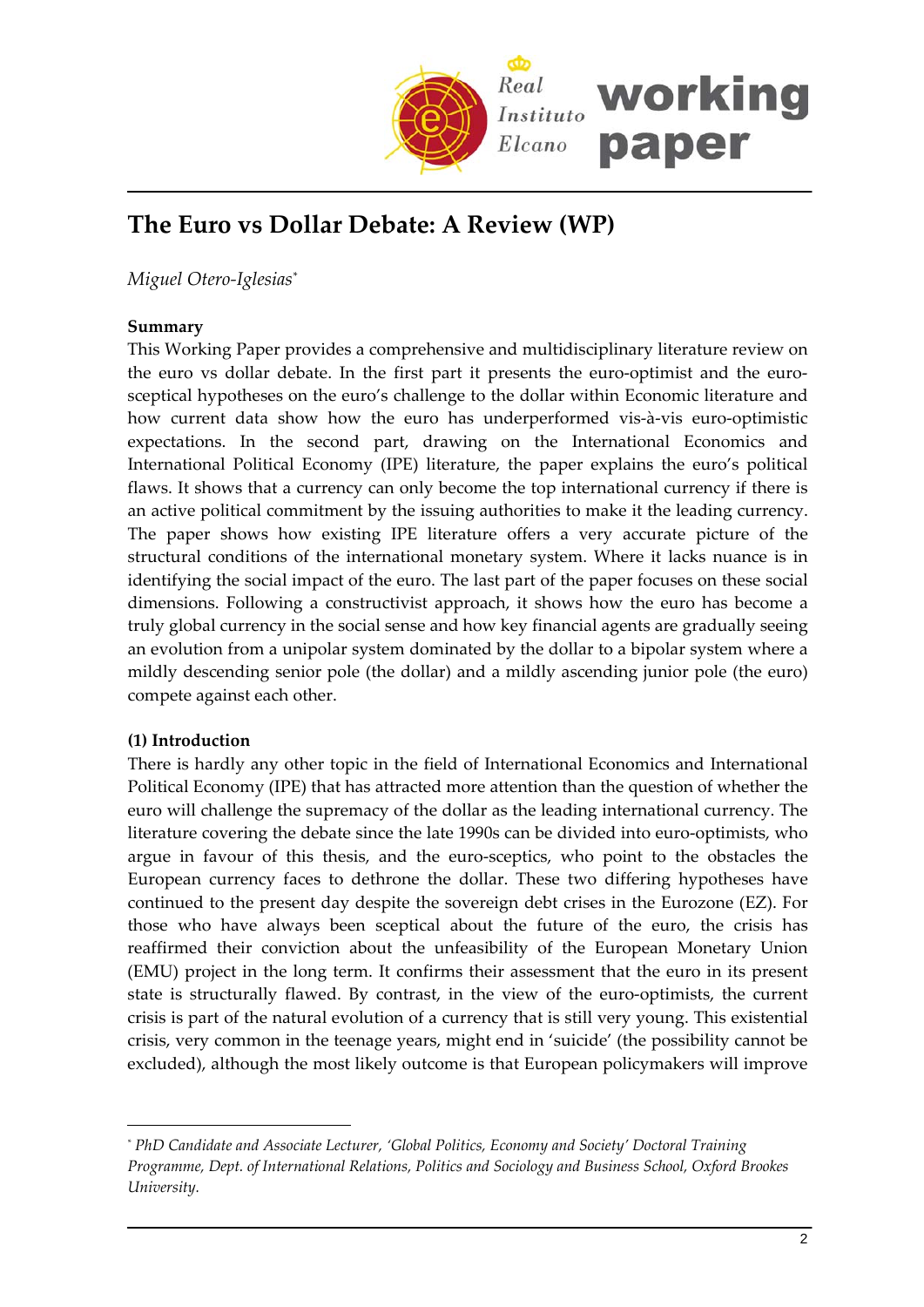

the EMU's structural framework and that the euro will emerge from the crisis strengthened.

As in the past, the current state of affairs gives ammunition to both sides of the debate. For euro‐sceptics it is difficult to see how EZ peripheral countries such as Greece, Ireland, Portugal and Spain will be able to generate growth and repay their debts within the straightjacket of monetary union. For euro-optimists, however, the crisis is a golden opportunity to establish some sort of fiscal union which will consolidate EMU. For this camp, the establishment in May 2010 of the European Financial Stability Facility (EFSF), financed through what are *de facto* Eurobonds backed by all EZ member states, is already a proto‐fiscal union that will enhance the attractiveness of the euro internationally. Recent Chinese, Japanese and Middle Eastern interest in buying national debt from EZ peripheral countries, and especially Eurobonds issued by the EFSF (Mallet & Wiesmann, 2011; Milne & Oakley, 2011; Whipp, 2011), is clear proof that the euro will continue to be seen as an alternative to the greenback in the foreseeable future.

Given the importance of this debate in the past, present and future of international monetary relations, the aim of this paper is to provide a review of the state of affairs in relation to this topic. The first part of the paper presents in greater detail the two contending economic hypotheses on the euro's challenge to the dollar that have emerged since the 1990s. Subsequently, by presenting currently available economic data on the international use of the euro and the dollar, it shows how after 11 years in existence, the European currency has underperformed in relation to the euro-optimists' expectations. The economic data publicly available vindicates those who have always been sceptical about the possibility of the euro challenging the dollar. As will be shown below, roughly speaking, the dollar still accounts for 60% or more of global transactions and reserve holdings, while the euro is struggling to reach the 30% mark.

But economic data alone do not explain the whole story, especially if they are incomplete (data for international trade invoice and central bank foreign reserve allocations, for instance, are only partially available). The numbers are representative enough to prove that the euro is far from challenging the greenback, but it is also true that they do not explain in full why that should be the case. The second part of this paper looks at the IPE literature. By studying the political aspects, several IPE authors have greatly enhanced our understanding of the topic. They have been able to highlight the political weaknesses of the euro and the relative strengths of the dollar. In addition, they have also focused on geostrategic and military aspects that are vital to grasp the dollar's resilience as the leading international currency.

The last section of the paper, however, argues that these political-economic analyses, mostly based on structural tendencies, are not comprehensive enough to understand all of the inroads opened up by the euro in its challenge to the dollar. They are too structural in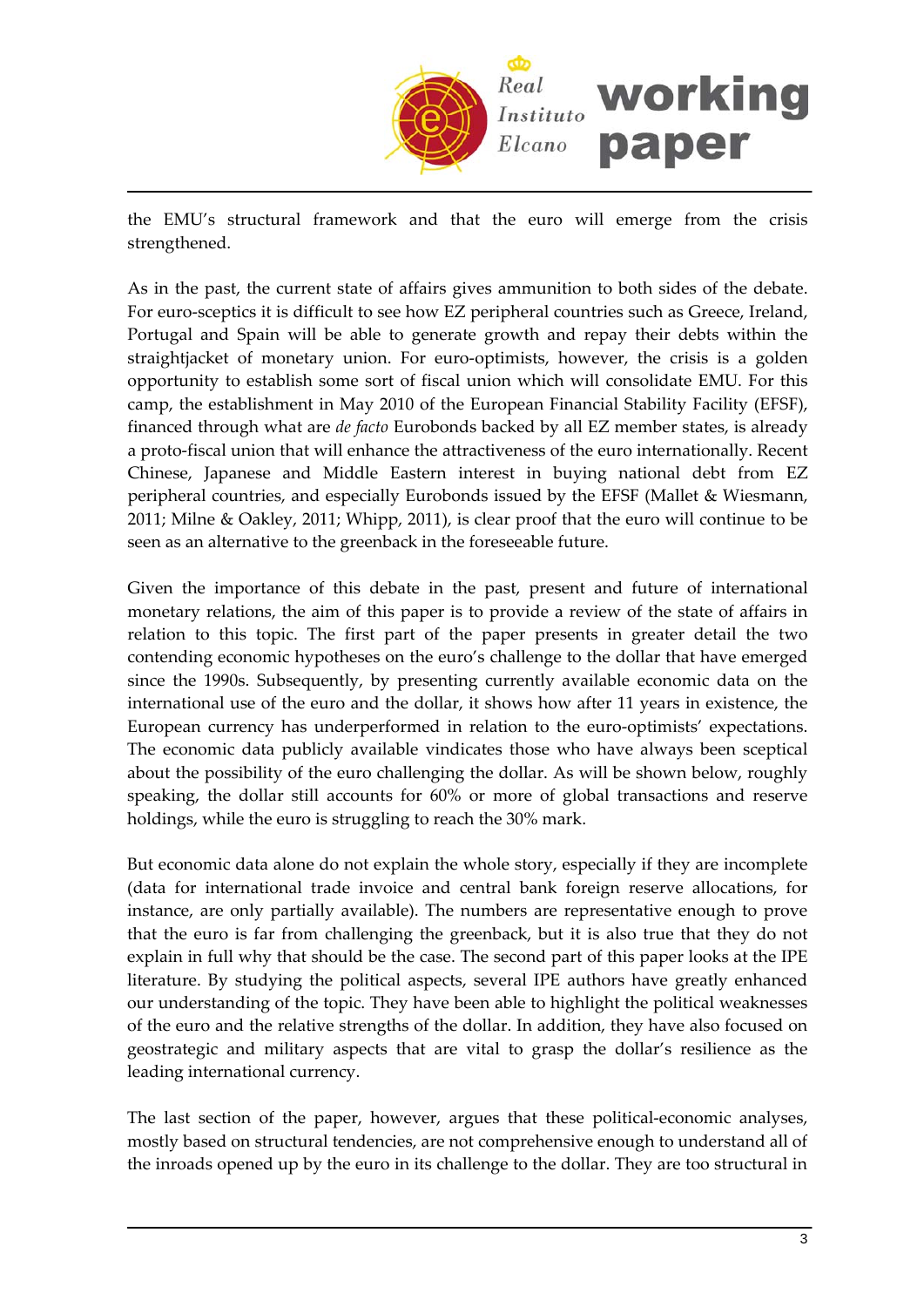

scope to identify the intersubjective effects on an agential level. A more social and ideational analysis is therefore required. Drawing on a more constructivist understanding of money, the third part of the paper shows that the euro and the dollar not only compete in the economic and political spheres but rival each other in day-to-day social activities also, essentially in how financial agents interpret the euro vs dollar debate and how they believe that the debate is interpreted by other agents. The euro has developed symbolic social effects that can only be discerned by focusing on agential behaviour and understanding. In this regard, the agencies that can be considered to be in a vantage point are the chief economists and senior executives of private or state‐owned commercial banks and public foreign reserve management divisions at the central banks in both developed and emerging markets. Therefore, the last part of this paper will focus on how some of these key agents intersubjectively construct the euro challenge to the dollar.

## **(2) The Euro vs Dollar Debate in Economics Before the Start of EMU**

## *(2.1) The 'Euro‐Optimist' Hypothesis*

One of the first economists to predict the euro's ascendancy as a strong international currency was Fred Bergsten. Already in 1997, five years before the euro hit Europe's streets, he wrote that:

'The creation of a single European currency will be the most important development in the international monetary system since the adoption of flexible exchange rates in the early 1970s. The dollar will have its first real competitor since it surpassed the pound sterling as the world's dominant currency during the interwar period' (1997, p. 83).

Focusing on the economic might of the EU –with output and trade figures stronger than those for the US– and also on the strong mandate that the ECB had received from the Maastricht Treaty to ensure a strong currency, Bergsten predicted that 'there will probably be a portfolio diversification of \$500 to \$1 trillion into euros' and that 'most of this shift will come out of the dollar' (1997, p. 84). As a consequence of this diversification, in his calculations 'the dollar and the euro are each likely to wind up with about 40 percent of world finance, with about 20 percent remaining for the yen, the Swiss franc, and minor currencies' (1997, p. 84). For Bergsten this development would also have important political ramifications. He concluded that 'a bipolar currency regime dominated by Europe and the US, with Japan as a junior partner, will replace the dollar‐ centered system that has prevailed for most of this century' (1997, p. 83).

One year later, in 1998, Robert Mundell, another prominent euro‐optimist, would come up with bolder predictions. For him, the historical significance of the arrival of the euro was much greater than President Nixon's decision to close the 'gold window' in 1971 or even the Bretton Woods arrangements of 1944, which created a completely new monetary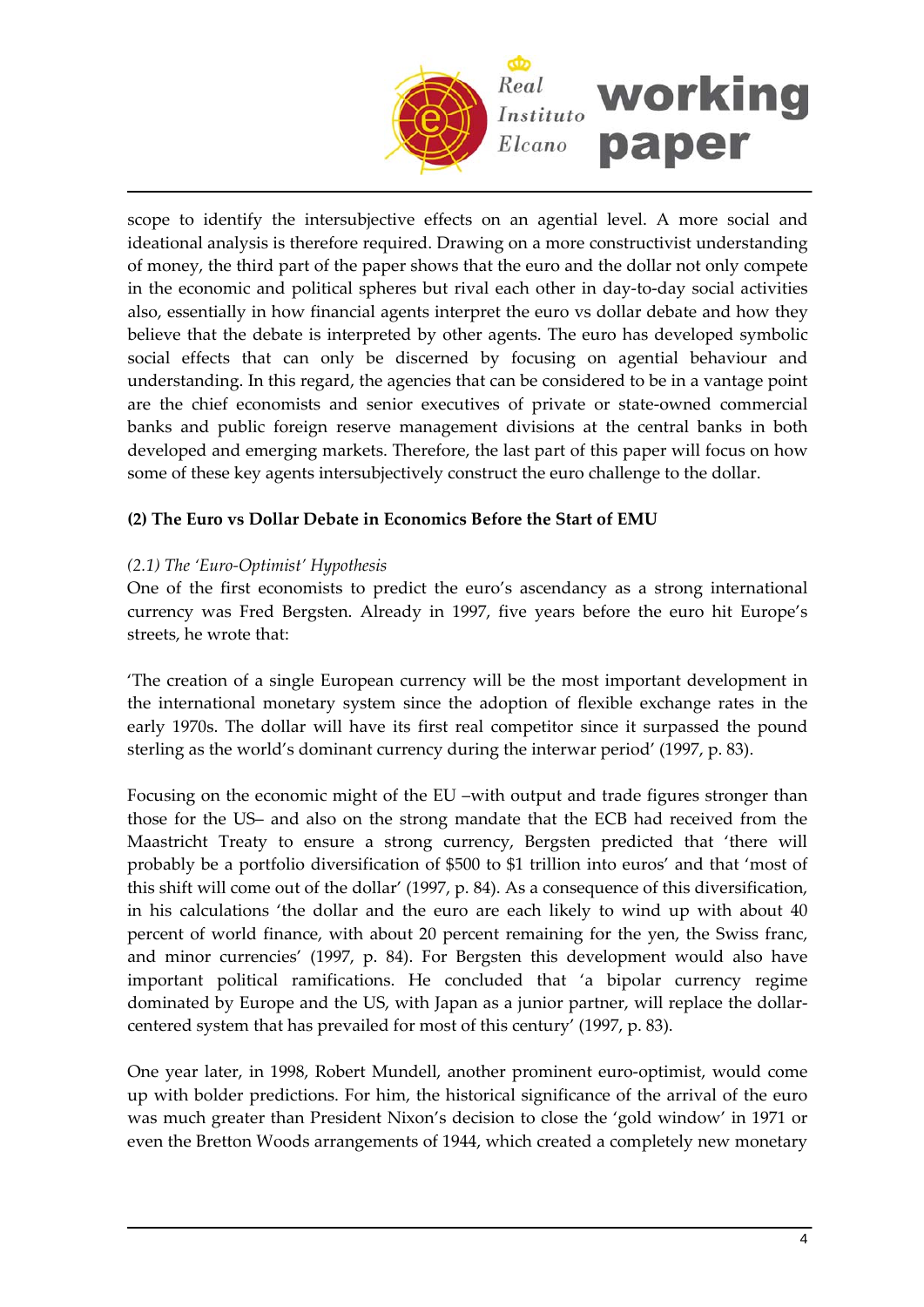

system. While those changes did not alter the power configuration in the international monetary system (IMS), he considered that:

'This is not so with the introduction of the euro. The EMU countries will eventually comprise a transactions domain that is considerably larger than the dollar area. As an economic giant, Euroland will fully be the equal of the US, and the euro will become an international currency on the same scale as the dollar. From the deeper significance of monetary power relationships, the introduction of the euro will be the most important change in the international monetary system since the transition, achieved during World War I, from the pound to the dollar as the dominant international currency' (1998, p. 227– 228).

Both Bergsten's and Mundell's predictions are based on economic considerations (mainly trade and output numbers and also diversification tendencies among international investors) but the effects they envision are not limited to the economic realm, they stretch to the political field. As Mundell concludes, 'members of the EMU will get not just a currency on a par with the dollar and the right to a share in international seigniorage but will also have greater influence in running the international monetary system' (1998, p. 237). Therefore, for both these authors, issuing an international currency and acquiring greater monetary power go hand in hand: one leads to the other. The more the euro is used in the world, the greater will be European influence in shaping the governance structures of the IMS. While this relationship can be accepted, the causality effect, on the other hand, can be disputed. For these authors the greater use of an international currency provides the issuer with more international monetary power. Causality is here understood to be unidirectional and linear. As will be shown below, it can be argued that in this matter causality is relational. It is true that progressive internationalisation of a currency gives the issuing state or union of states a greater say in global economic governance, but only up to a point. After that, active political action needs to be taken to further expand monetary power and consequently promote the internationalisation process. Once this is successfully achieved, the worldwide use of the currency will increase, and this in turn will further strengthen the issuer's monetary power. The relationship is symbiotic as Mundell and Bergsten suggest, but it is not that one side determines the other, since both elements need to feed each other to maximise their performance.

Richard Portes & Hélène Rey (1998), two other economists who are also in the 'euro‐ optimist' camp, do consider this interactive relationship. Their analysis, based on econometric modelling, accurately established the integration of the European financial markets as the key, as it were, independent variable in determining whether the euro would topple the dollar. Inching towards the IPE terrain, they acknowledged that this variable would only be optimised by an active policy of financial market integration and international currency promotion by the European authorities. They assumed and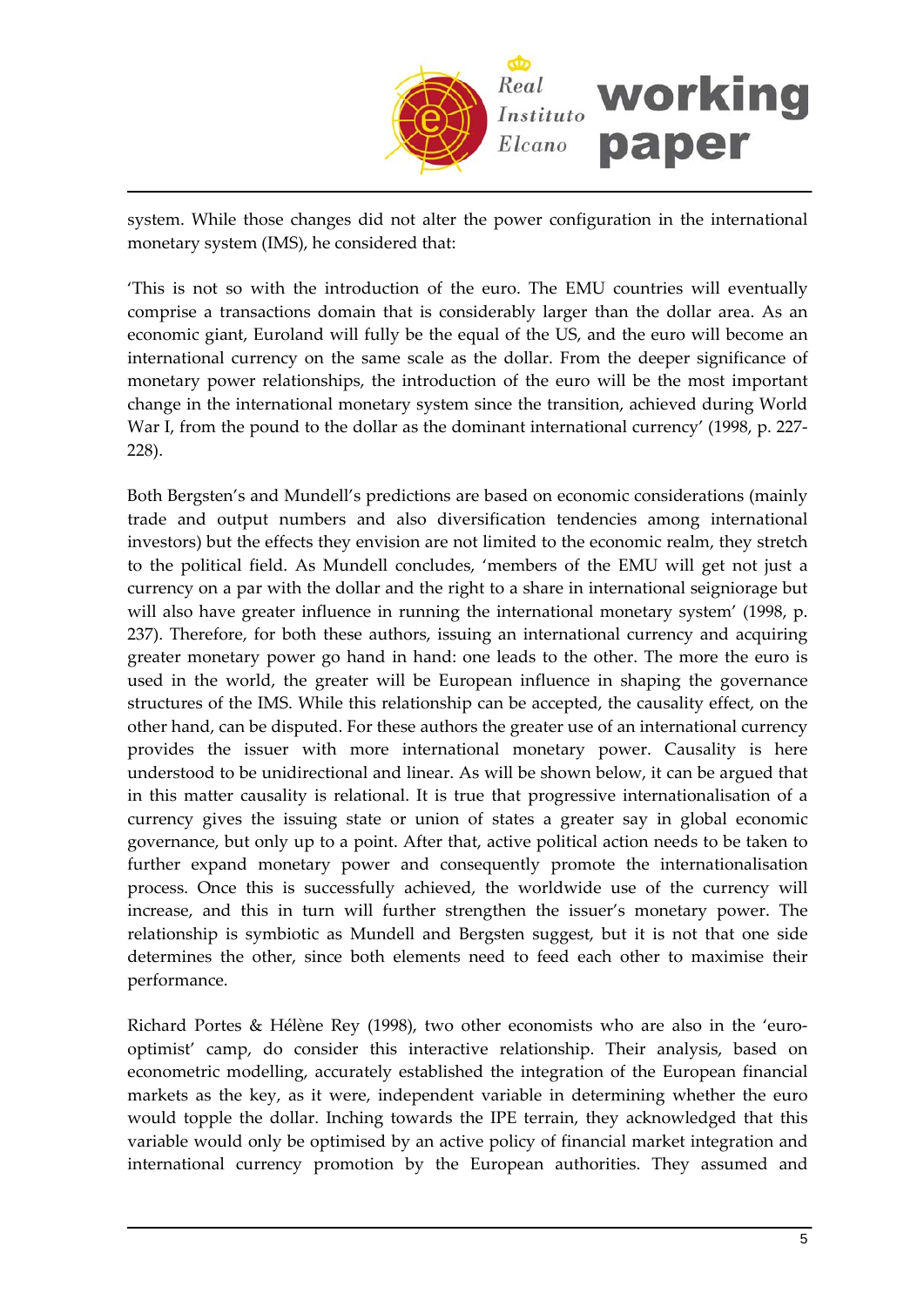

justified this political activism on the grounds of the benefits that derive from issuing an international currency. While they briefly covered how an international currency translates into political power and prestige (something that will be discussed in greater detail below), their attention was more directed to the economic gains, which they consider more significant and less 'nebulous'.

First of all, they highlighted the trade advantage of buying and selling products in one's own currency, thereby avoiding exchange rate risks for local companies and institutions. Secondly, they pointed to the 'exorbitant privilege' of financing one's balance of payment deficits with liabilities denominated in one's own currency, which makes one less reliant on foreign reserves, offers better protection from external shocks (price volatility) and, most importantly, reduces financing costs due to the centrality and demand‐pull that the currency has in the system. Overall, then, an international currency provides the issuing country with enormous international seigniorage, defined in simple words by Portes & Rey 'as the ability to obtain real resources (net imports) in exchange for almost costless notes' (1998, p. 309). In the greenback's case, foreign residents hold approximately 60% of total outstanding US dollar stocks. In Portes & Rey's calculations this means that annual revenues of international seigniorage for the US account for around 0.1% of US GDP which, updated to 20[1](#page-5-0)0 GDP figures, would reach an actual sum of US\$14.6 billion.<sup>1</sup>

Moreover, these authors identified a further source of seigniorage for the US, which they consider is often neglected. This is the one emanating from the extraordinary liquidity of the US Treasury debt market. This liquidity pushes yields down, which in their calculations brings a 'liquidity discount' that amounts to annual benefits of US\$5‐10 billion, a figure that must be much larger for 2010 considering that US debt issuance increased substantially as a consequence of the 'Great Recession' and that yields on US Treasury bills, notes and bonds have remained at historic lows in the past years. Finally, Portes & Rey point to the efficiency gains obtained in financial intermediation activity from the deepening of foreign exchange and financial markets. If the euro increases its share as an international currency and more international trade is invoiced in the European currency and the European debt bond markets are better integrated and converge in regulation and commissions, transaction costs will be reduced and liquidity increased, which means that less labour is necessary to deal with these activities in European companies. The material gains derived from the reduction of these transactions costs are for Portes & Rey of the same magnitude as the seigniorage gains. Therefore, in their view, they 'provide a new economic argument for policy‐makers who wish to promote the international role of the euro' (1998, p. 310).

<span id="page-5-0"></span><sup>1</sup> The US GDP figure for 2010 (US\$14.6 trillion) is taken from the IMF World Economic Outlook Database, updated in October 2010. Using a different set of calculations to those used by Portes & Rey, Cohen (2008a, p. 258) comes up with a slightly higher figure for US international segniorage revenue of US\$16‐22 billion. Still, he considers these calculations conservative.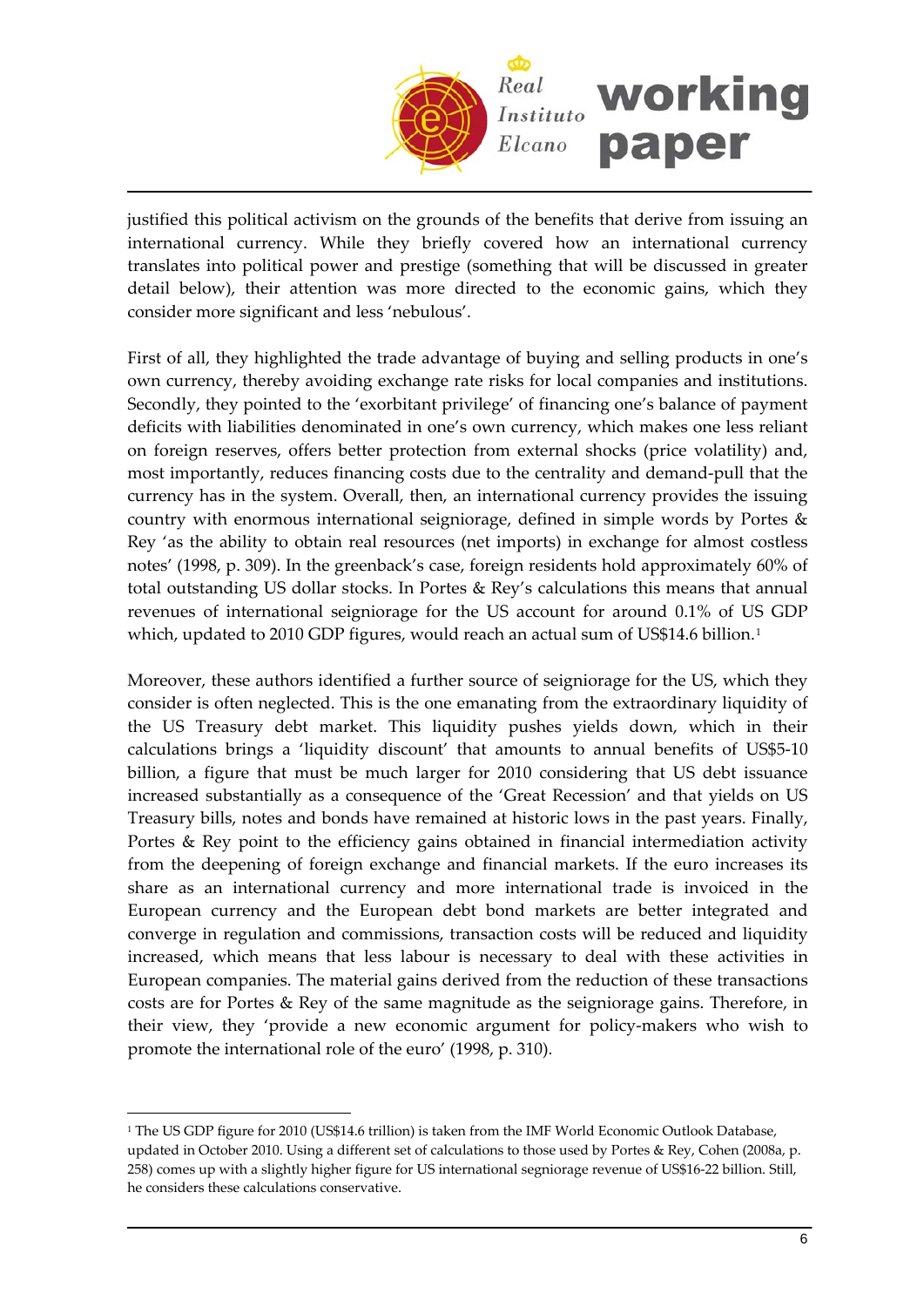

By taking for granted the macroeconomic strengths of the EZ and by assuming that the European financial markets will liberalise and integrate at a rapid pace and hence soon rival the centrality of Wall Street in monetary affairs –not least because of European political determination but also because in their opinion the UK (and the City of London with its financial expertise, externalities and know-how) will very soon join the EZ– Portes & Rey concluded their analysis on a very similar vein to Bergsten and Mundell:

'Given the euro's fundamentals –the EU's economic size, the liberalization and integration of its financial markets, and confidence in its international creditor status and stability‐ oriented monetary policy– we find that the most likely outcome is that the dollar will have to share the number one position' (1998, p. 308).

With the benefit of hindsight, it can confidently be said today that most of the assumptions presented by Portes & Rey in their 1998 calculations have not yet materialised. While it is true that Europe's financial markets have been integrating further thanks to policy decisions like the Financial Services Action Plan (FSAP) set in motion by the European Commission in 1999 (Galati & Wooldridge, 2006), transaction costs are still higher in Europe than in the US (Grant 2010), London remains out of the EZ and, most importantly, the ECB has not shown any signs of actively promoting the internationalisation of the euro. This development has been left to market forces.

## *(2.2) The 'Euro‐Pessimist' Hypothesis*

Despite these optimistic views about the euro's rapid internationalisation, not all economists agree with these predictions. Around the same period, several authors highlighted the obstacles facing the single currency in its attempt to rival the dollar. Rudi Dornbush (1996), for instance, identified from an early stage some internal limitations that would hamper the EMU's global aspirations. His analysis is of relevance today because it predicts with great accuracy some of the difficulties experienced by peripheral EZ countries as a result of the effects of the Great Recession. Drawing on the fact that the EZ is not an Optimum Currency Area (Mundell, 1961) and considering that the Maastricht Treaty limits any transfer of funds from one country to another, Dornbush foresaw that potential asymmetric external shocks or growth disequilibria within the EMU would be extremely difficult to manage under a single monetary policy. Historically, in Europe these asymmetries would be offset by moves in the exchange rate, but lacking this mechanism and a common fiscal policy to allow transfers between EZ member states (something Dornbush does not conceive to be feasible in the European context), the adjustment costs will have to come through the labour markets. Fully aware of the troubles ahead for EMU, his overall outlook was quite pessimistic:

'The most serious criticism of EMU is that by abandoning exchange rate adjustment it transfers to the labor market the task of adjusting for competitiveness and relative prices… In backward regions unemployment will rise, as will social problems and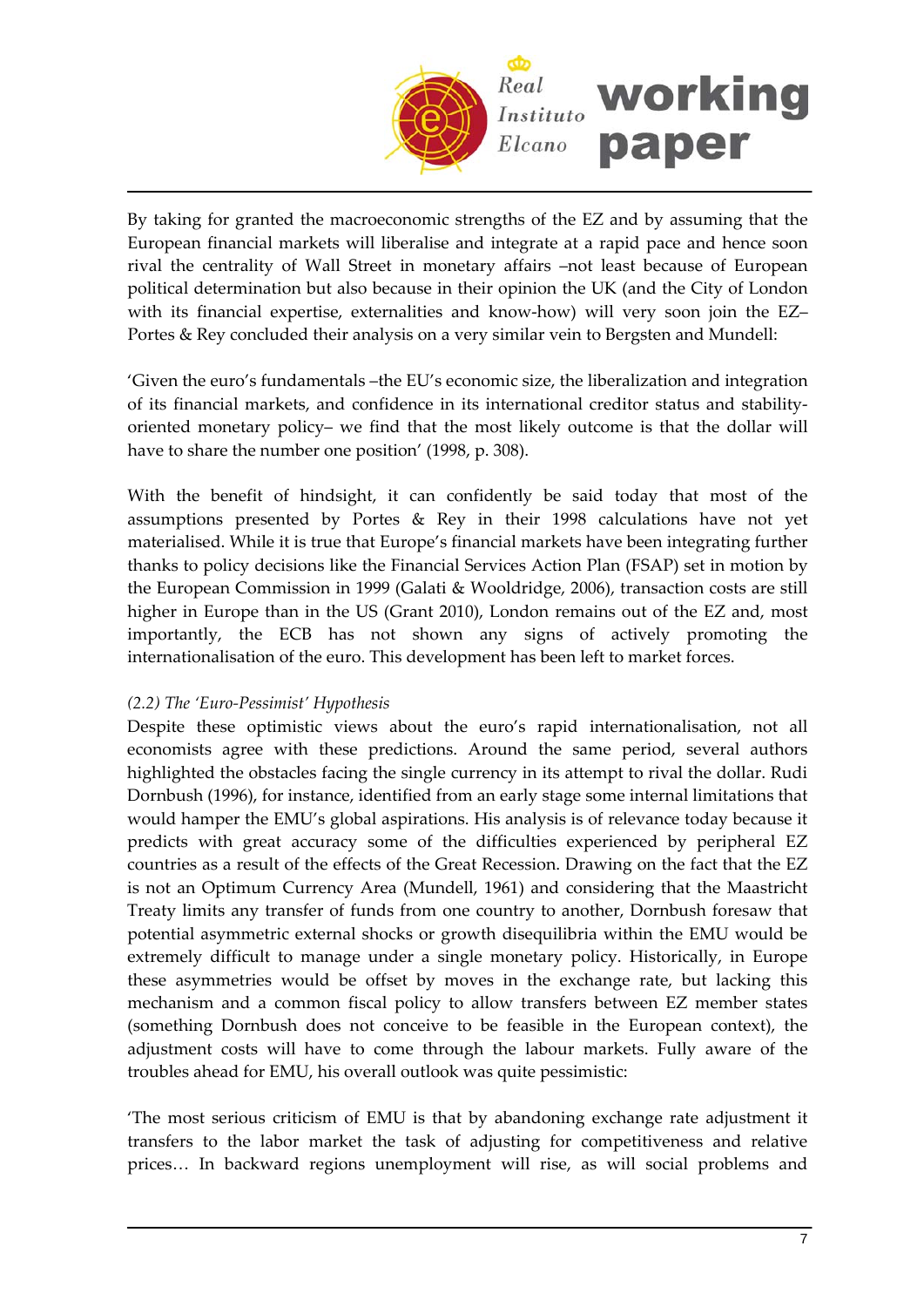

complaints about integration. If exchange rates are abandoned as an economic tool, something else must take their place. Maastricht promoters have carefully avoided spelling out just what that might be. Competitive labor markets is the answer, but that is a dirty word in social‐welfare Europe' (1996, p. 120).

It is certainly striking how this description written 15 years ago closely resembles the current situation in countries such as Portugal, Greece, Ireland and Spain (the PIGS), which are all suffering high unemployment, massive public spending cuts and major labour reforms.

While Dornbush focused on the euro's internal problems, two other economists, Kenen (2002) and McKinnon (1998) analysed the euro challenge thesis from an international market perspective. Following a standard Economics textbook explanation of money, they stressed that in order to analyse the euro vs dollar competition it was helpful to separate the functions of any international currency into three: (1) unit of account; (2) medium of exchange; and (3) store of value. For the first two functions they argue that market actors prefer a single international currency. For the latter, though, competition between different international currencies is likely, and even desirable. The function of unit of account refers to the invoicing of contracts or pricing of commodities in one particular currency. The international pricing of oil in US dollars is a good example. The medium of exchange function, on the other hand, relates to the vehicle currency used to exchange different currencies in the foreign exchange (FX) markets. It is difficult to exchange Mexican pesos for Russian roubles. Therefore the most common strategy is to exchange the pesos for US dollars and then the dollars for roubles. Here again, there is always one particular currency that performs the function, which makes it the vehicle currency. Moreover, once this currency is consolidated 'it becomes a natural monopoly' (McKinnon, 1998, p. 33), meaning that 'it cannot readily be dislodged, even if another currency could do just as well. A synchronised switch would be needed, and it would be hard to achieve unless it would greatly enhance the efficiency of foreign-exchange trading' (Kenen, 2002, p. 348). This pattern is based on what are called network externalities. Chinn & Frankel (2008) make an analogy with languages used as a *lingua franca*. Traders use a particular currency because they know that others are likely to use it as well. This creates a historic path‐dependency and inertia that is very difficult to break, and it not only holds true for the private sector: central banks normally peg (if they follow a currency peg) to this international currency to avoid price volatility from imports invoiced in that currency. They also use this currency to intervene in the markets because it is cheaper and more efficient to do so and as a result they are also likely to maintain a large part of their reserves in the same currency.

Things are different in the store‐of‐value function, which is normally associated to keeping wealth in a particular currency because market agents trust its long term value. In this regard, in the current system, based on fiat-money which is not backed by any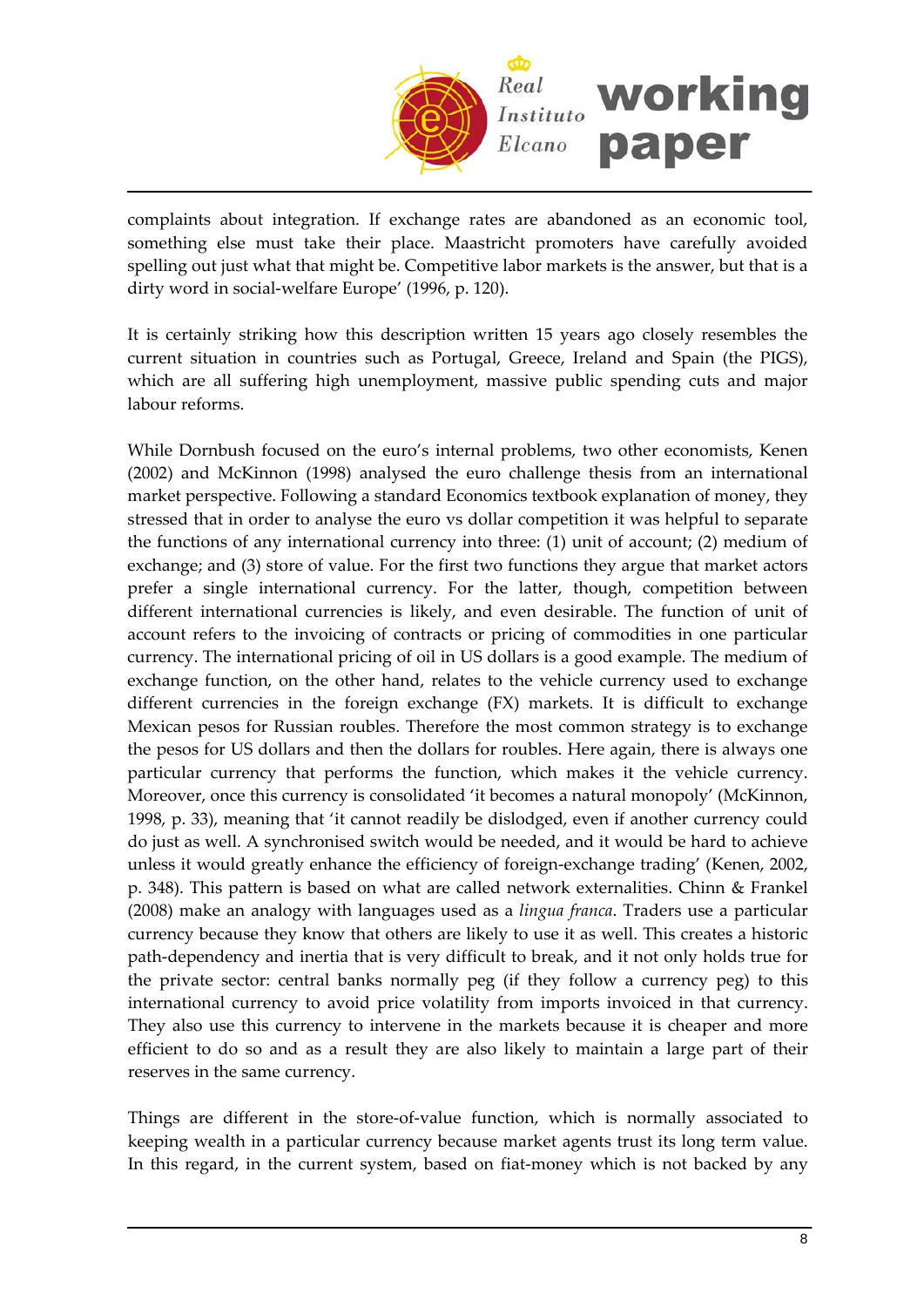

metallic asset, as was the case in the Gold Standard, it is important that the central bank issuing the international currency has credibility among market agents in controlling inflation and not monetising the countries' deficits. This is a precondition to acquiring a store‐of‐value status among investors. Nonetheless, in this particular function several reserve currencies with different fluctuating exchange rate trends can easily compete. As explained by Kenen, 'portfolio optimization involves the efficient management of risk and thus fosters diversification rather than dominance' (2002, p. 348). This distinction between the three functions of an international currency is important in order to analyse, for example, the behaviour of the State Administration of Foreign Exchange (SAFE), the Chinese institution responsible for managing Chinese foreign exchange reserves. China, with US\$[2](#page-8-0).85 trillion<sup>2</sup> in foreign reserves, has far exceeded the necessary precautionary amount to maintain its peg to the dollar<sup>[3](#page-8-1)</sup> and cope with possible external shocks. Thus its diversification incentives are undoubtedly higher.

Nonetheless, as Cooper (2000) accurately foresaw a decade ago, foreign reserve managers not only seek safe storage and high returns. They also consider the liquidity of the assets they buy, especially if they have to make use of them at unpredictable intervals. Money needs to be stored in a convenient medium, and this medium is today provided by the US Treasury debt market, where:

'Amounts measured in billions of dollars can be bought and sold readily, 24 hours a day, anonymously, without influencing the price of the outstanding bills. In effect, for large holders the US T[reasury]-bill has become interesting bearing money. It can be converted into means of payment at virtually no cost' (2000, p. 188).

The EMU does not have a deep and liquid debt market equivalent to the US Treasury market. On the contrary, debt markets in Europe until the Great Recession were relatively small (the Growth and Stability Pact only allows annual fiscal deficits of 3% of GDP in normal circumstances) and nationally fragmented (there was no pan‐European debt issuance until the creation of the EFSF in May 2010). These limitations have always provided a ceiling on the projection of the euro as an international reserve currency.[4](#page-8-2)

<span id="page-8-0"></span><sup>2</sup> Figure provided by the People's Bank of China as of 11/I/2011.

<span id="page-8-1"></span><sup>3</sup> In June 2010, the People's Bank of China, the Chinese central bank, announced that it would loosen the tight peg to the dollar and go back to a basket peg, a policy undertaken before, from 2005 until 2008, when the financial crisis in Wall Street brought great instability to the markets and the direct peg to the dollar was reintroduced.

<span id="page-8-2"></span><sup>4</sup> At the time writing, EZ debt issuance has increased dramatically due to the adoption of counter‐cyclical fiscal policies to overcome the 2007‐10 financial crisis. Almost every country in the EZ has surpassed the GSP fiscal deficit limit of 3% to GDP. The issuance of European debt is now not only limited to the national level. The European Financial Stability Facility (EFSF), set up to provide financial assistance to debt-laden countries in the EZ, started to issue Pan‐European debt backed by all member states of the EZ in January 2011.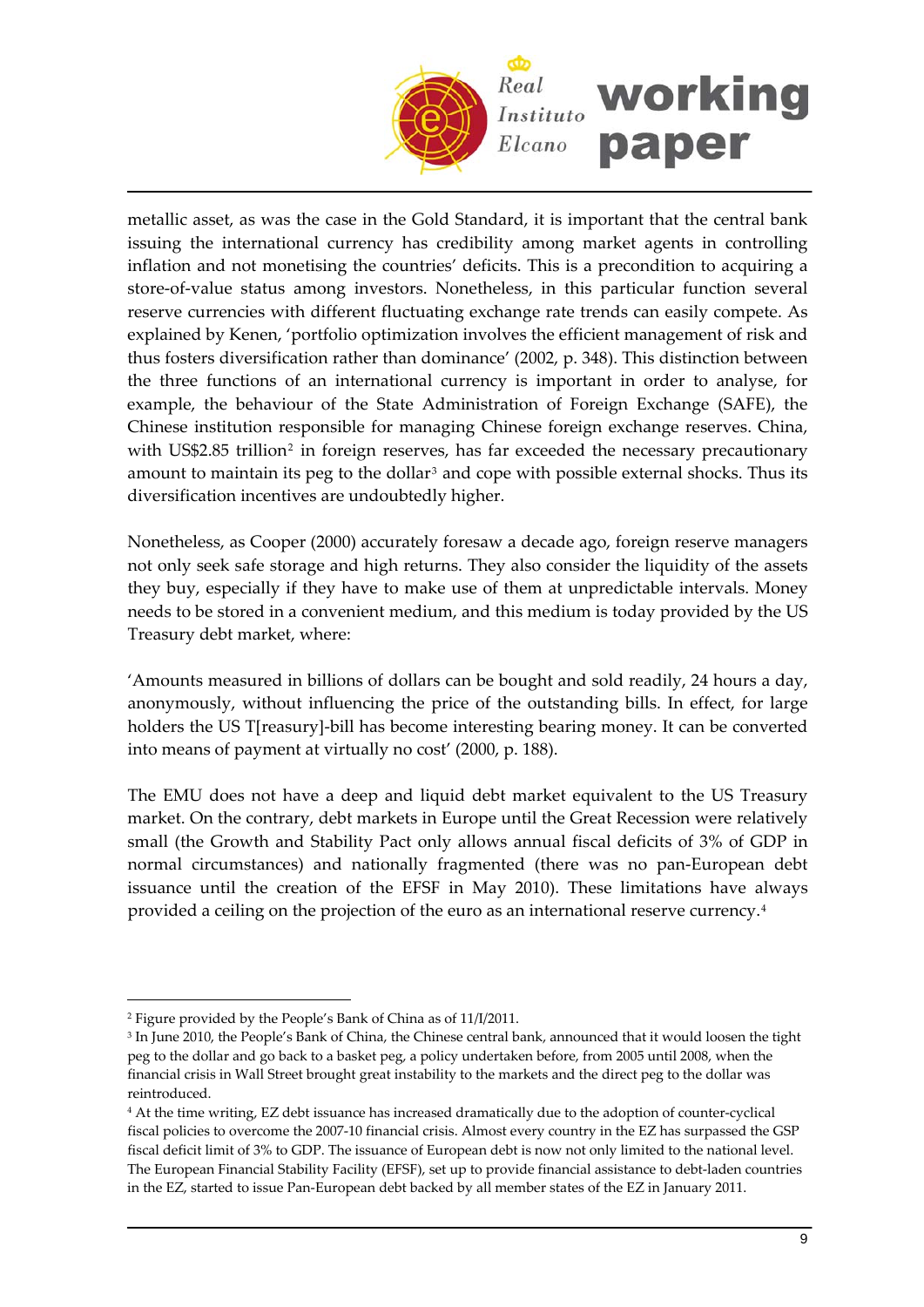

Finally, before concluding this section, it is important to highlight that the three functions of international currencies are strongly interconnected. A vehicle currency is likely to function also as a reserve currency, but it is also true that a reserve currency might gradually become a vehicle currency. This can be explained by an example. If the European debt markets were to integrate into a single one, they would acquire greater liquidity; this, in turn, would mean that China would be able to invest more of its reserves in euros and so achieve a greater diversification in its portfolio in pursuit of higher returns. Seeing the advantages of this, the Chinese authorities and institutions would be encouraged to sell more of its products in euros to the EZ and this would mean that the euro would function more as a unit of account. The euros collected through this trade pattern would then presumably return to the European financial markets for further investment and thus lower FX transaction costs for the euro, which would mean that the euro would also be increasingly attractive as a vehicle currency. Path‐dependency, and especially hysteresis, might hamper this process, but theoretically it is certainly possible.

## **(3) The Euro vs Dollar Debate in Economics Today**

### *(3.1) The Euro Challenge Hypothesis Reinvigorated*

More than 10 years after these opposing hypotheses on the euro challenge to the dollar were first laid out, the debate in the Economics field is still dominated by these two contending analyses. This was the case up to the current sovereign debt crisis in the EZ and presumably, if the euro does not break up, it will continue into the future. Chinn & Frankel represent the 'euro‐optimist' camp. After predicting in 2005 that the euro would possibly surpass the dollar in 2022 as the leading reserve currency, their latest econometric calculations in 2008 pushed the tipping‐point even closer to 2015. Their predictions are based on the main factors that economists generally consider are determinant to gain international currency status: (1) economic size measured in output and trade; (2) deep, liquid and well‐developed financial markets; (3) confidence in the value of the currency; and (4) network externalities. In their view, while in the first two the EZ is catching up with the US (new members will make EZ GDP higher than US GDP and the City of London is becoming the *de facto* financial hub for euro‐denominated financial instruments), the dollar is bound to underperform *vis‐à‐vis* the euro in the third factor. As they put it: 'the US current account deficit is always a likely source of downward pressure on the dollar' (2008, p. 58). Given this outlook and focusing on central bank foreign reserve management in their calculations because of its importance to fund US external debt, Chinn & Frankel answer the question of whether the dollar might lose its predominant role as the leading world currency with:

'The answer is may be 'yes. The primary reason is that the euro now exists as a more serious potential rival than the mark and yen were. A secondary reason is that the United States by now has a 25‐year history of chronic current account deficits and the dollar has a 35‐year history of trend depreciation' (2008, p. 51).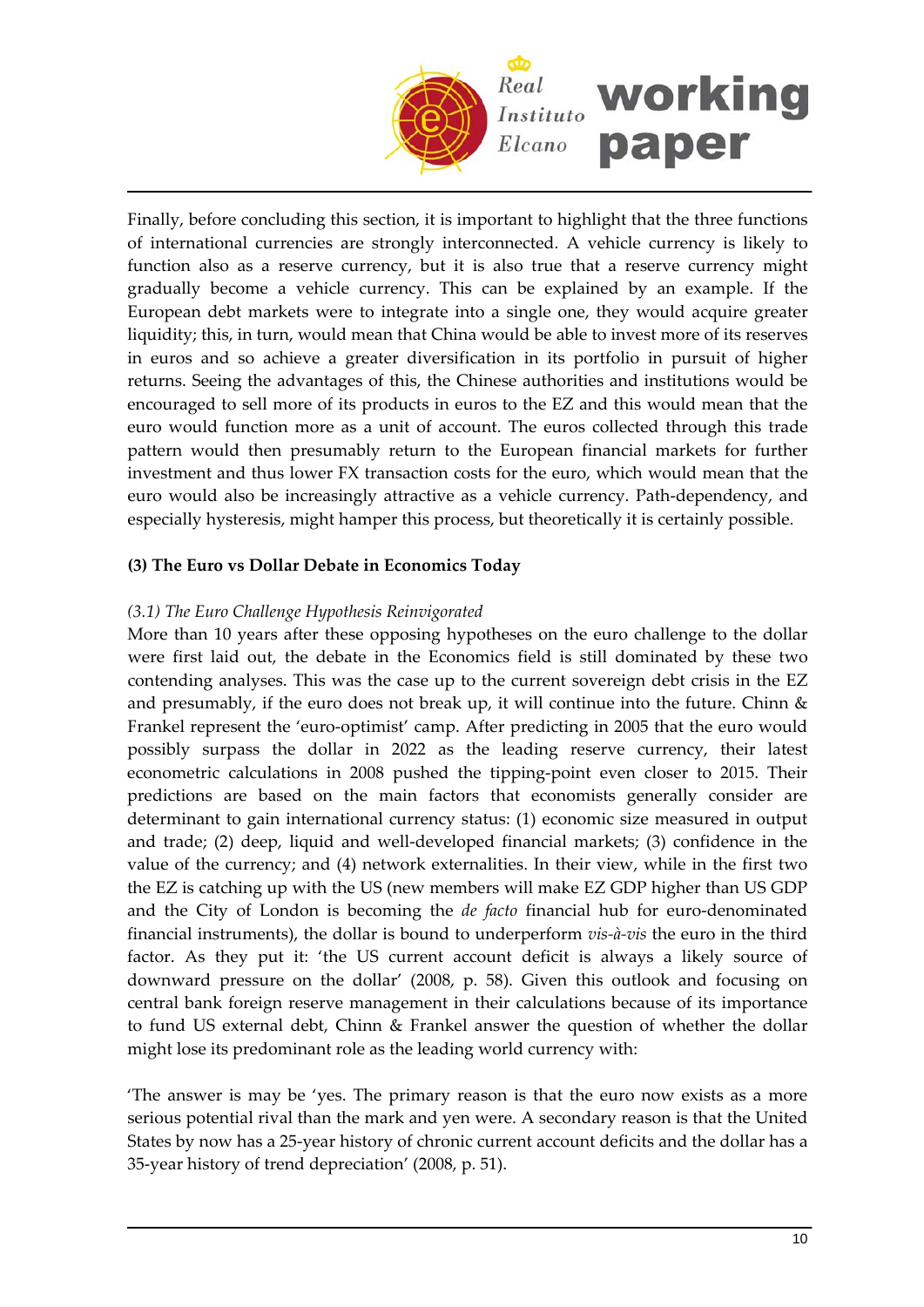

In Chinn & Frankel's analysis therefore there will be a moment when dollar inertia will be broken and a new equilibrium will be found. This is the tipping‐point that will catapult the euro to a top international currency status. This is a similar conclusion to that reached by other euro‐optimist economists, such as Papaioannou & Portes (2008). As explained above, for these authors the increased reserve role of the euro will affect the other two functions performed by an international currency: the vehicle‐currency role and the trade‐ invoicing role. In other words, the former will stimulate the latter.

## *(3.2) The Euro Challenge to the Dollar Measured in Quantitative Terms*



**Figure 1. Euro‐dollar exchange rate, 1999‐2Q2010**

Source: ECB.

The presentation of Chinn & Frankel's econometric calculations in 2008 was timely as the dollar was depreciating rapidly *vis‐à‐vis* the euro (see Figure 1) and triggered a rapid reaction by economists that were more sceptical about this outcome. It is worthwhile presenting the response of De la De la Dehesa (2009), who provides a good summary of the international use of the euro to underscore his claim that the euro is still far from posing a challenge to the greenback. Where possible, De la De la Dehesa's comprehensive data sample is updated with the latest figures as of the time of writing. De la De la Dehesa assesses the euro challenge to the dollar through its relative weight in three different international markets: (a) the international liability management market; (b) the international asset management market; and (c) the foreign exchange market.

**(a) International Liability Management**: the issuing of euro‐denominated securities around the world has increased substantially since the creation of the single currency. 'According to the ECB, in a narrow sense –excluding domestic issuance of debt securities at constant exchange rates, ie, adjusted by valuation effects-, the share of euro-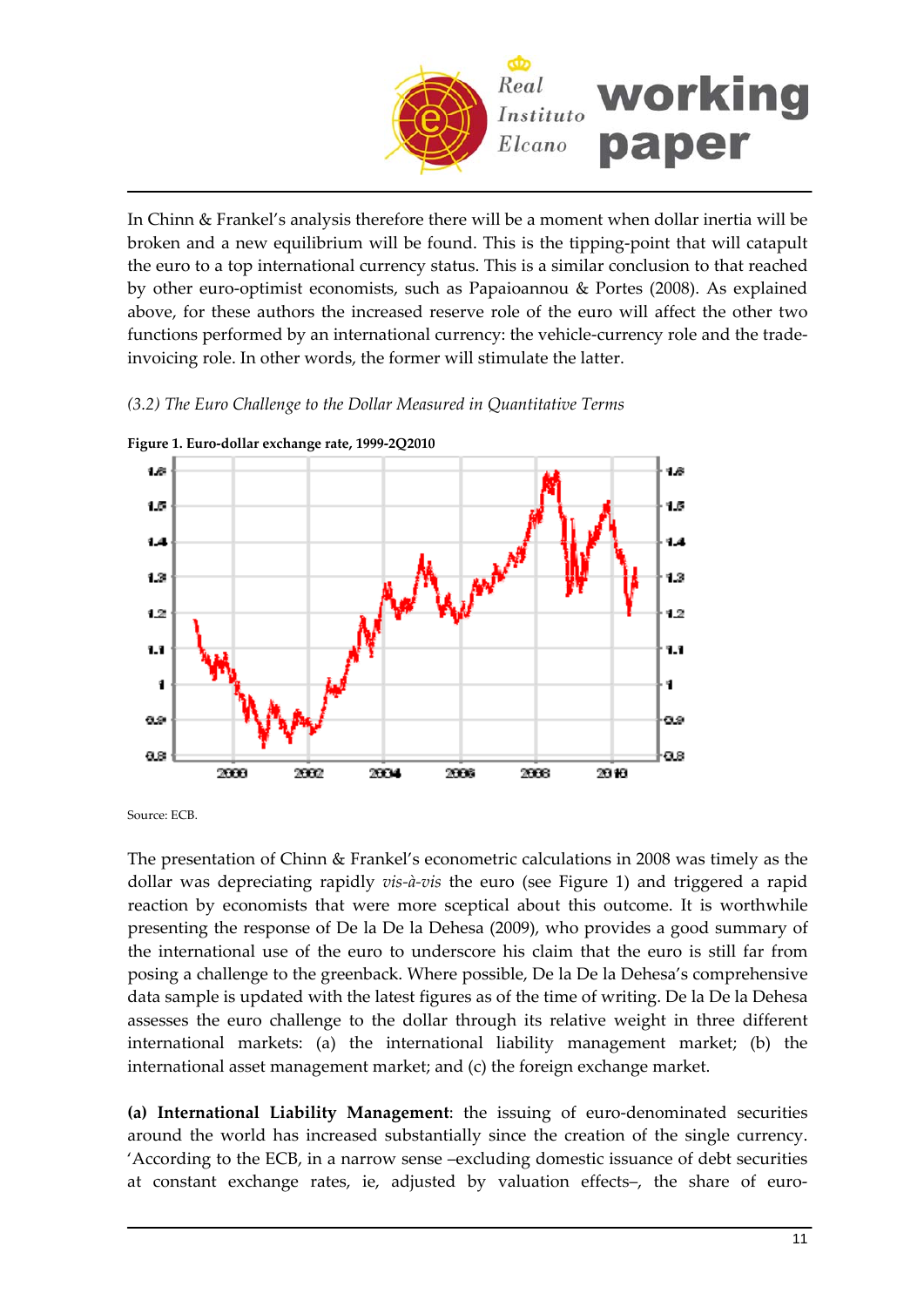

denominated debt securities of the total stock grew from 20% at the start of EMU in 1998 to a peak of 33.8% in mid 2005' (De la De la Dehesa, 2009, p. 7). This amount has dropped slightly in recent years, hovering just above the 30% mark. In 2009 the actual figure was 31.4% of total issuance (ECB, 2010). Dollar‐denominated debt securities, by contrast, experienced a decline from 49% of total stock at the start of EMU in 1998 to a low of 41% in 2005, when the euro peaked. Since then, however, dollar-denominated issuance has increased and in 2009 (the latest figure to date) it stands at 46%. The data show a rapid growth for the euro in the first years, with a plateau at around 30%. The dollar remains robust at around 45% while the biggest loser is the yen, still the third most used currency, but in a continuous downward trend. In 1998 it represented 18% of total issued debt, while today its share is below 6% (ECB, 2010, p. 17‐18).

**Figure 2. Stock of international debt securities (narrow measure): outstanding amounts and currency shares**<br>(USD trillions: at current exchange rates)



Source: ECB (2010).

De la Dehesa observes that most of euro‐denominated issuance is in fixed income and not in equity markets. Equity markets in the EZ, despite efforts to integrate them, are still nationally divided and hence present a considerable 'home bias'. This makes them much smaller than their US equivalents. In De la Dehesa's (2009) calculations, at the end of 2008, the market capitalisation of the US equity market was US\$9.4 trillion (35.2% of the world total and 67% of US GDP), while the EZ's was only US\$5.8 trillion (21.7% of the world total and 46% of EZ GDP). Things are a bit different in fixed income debt, despite the aforementioned deficit of not having an integrated pan‐European government debt market. Here the creation of a single currency has eliminated exchange rate risk, improving overall demand. Bond and note issuers, both from the public and the private sector, have greatly benefited from this development. Financial institutions, predominantly in the UK and the US, for instance, have been particularly keen to borrow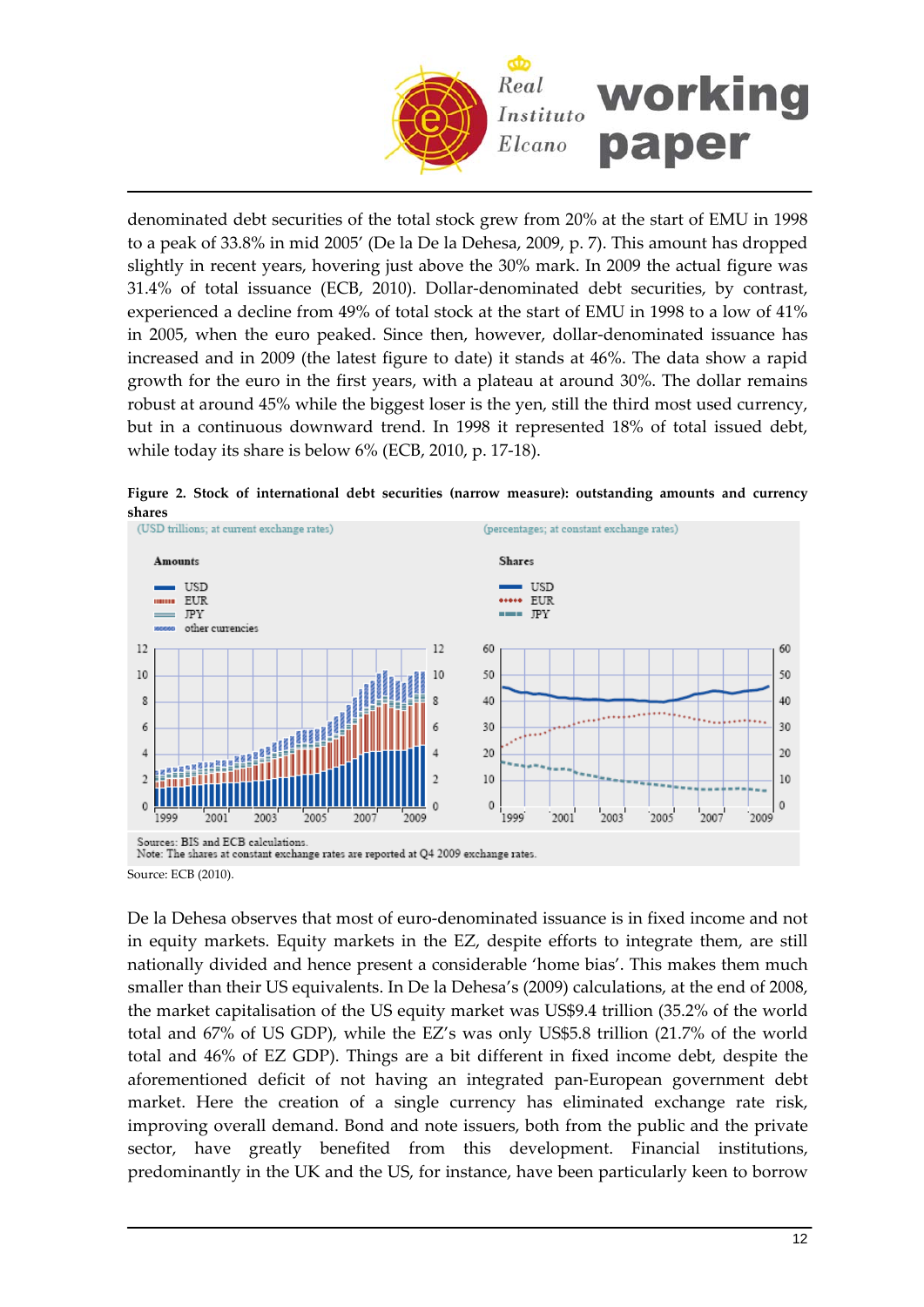

in euros. Overall, euro‐denominated debt is prevailing in Central and Eastern Europe (80% of total issuance), the UK, Sweden and Denmark (58%) and North America (53%). In Africa the euro and the dollar are very close (the euro share is 41%), while in Asia (20%), Latin America (14%) and the Middle East (11%) dollar‐denominated debt is still predominant (ECB, 2010, p. 20). The same can also be said in relation to the international loan markets. Here too the dollar is strongly favoured. As of 2009 only 20.3% of crossborder loans from banks to non‐financial firms and households were denominated in euros. In the case of the dollar the share was close to 54%. This has remained so for the last decade, with the euro making no significant advance.



Source: ECB (2010).

**(b) International Asset Management**: in this section De la Dehesa (2009) provides very interesting 2006 data on the currency composition of managed investment funds worldwide. Here the share of the euro accounts for only 0.7% of total assets owned by investment funds allocated in the US and Canada and for 27.8% for those in Western European non‐EZ countries (the UK, Denmark, Sweden, Switzerland, Norway, Monaco and Lichtenstein). In contrast, the dollar's share totals 97.1% in the former and 14.4% in the latter. The euro has achieved some gains since 1999 (the numbers were 0.2% and 26.8%, respectively), but these are still minor. Average euro shares in investment portfolios in Central and Eastern Europe are around 50%. However, in other parts of the world the dollar is clearly dominant. In Japan the dollar's portfolio share is 44% compared with 20% for the euro, while in the rest of Asia, Latin America and Russia the dollar accounts for 80%, 95% and 92%, respectively, with only 4% for the euro. Nonetheless, De la Dehesa suggests that diversification into euros is rapidly increasing in these emerging markets. In cross‐border deposit markets the euro is also well behind the dollar. In 2009 the euro share was 22%, while that of dollars was almost at the 60% mark (ECB, 2010, p.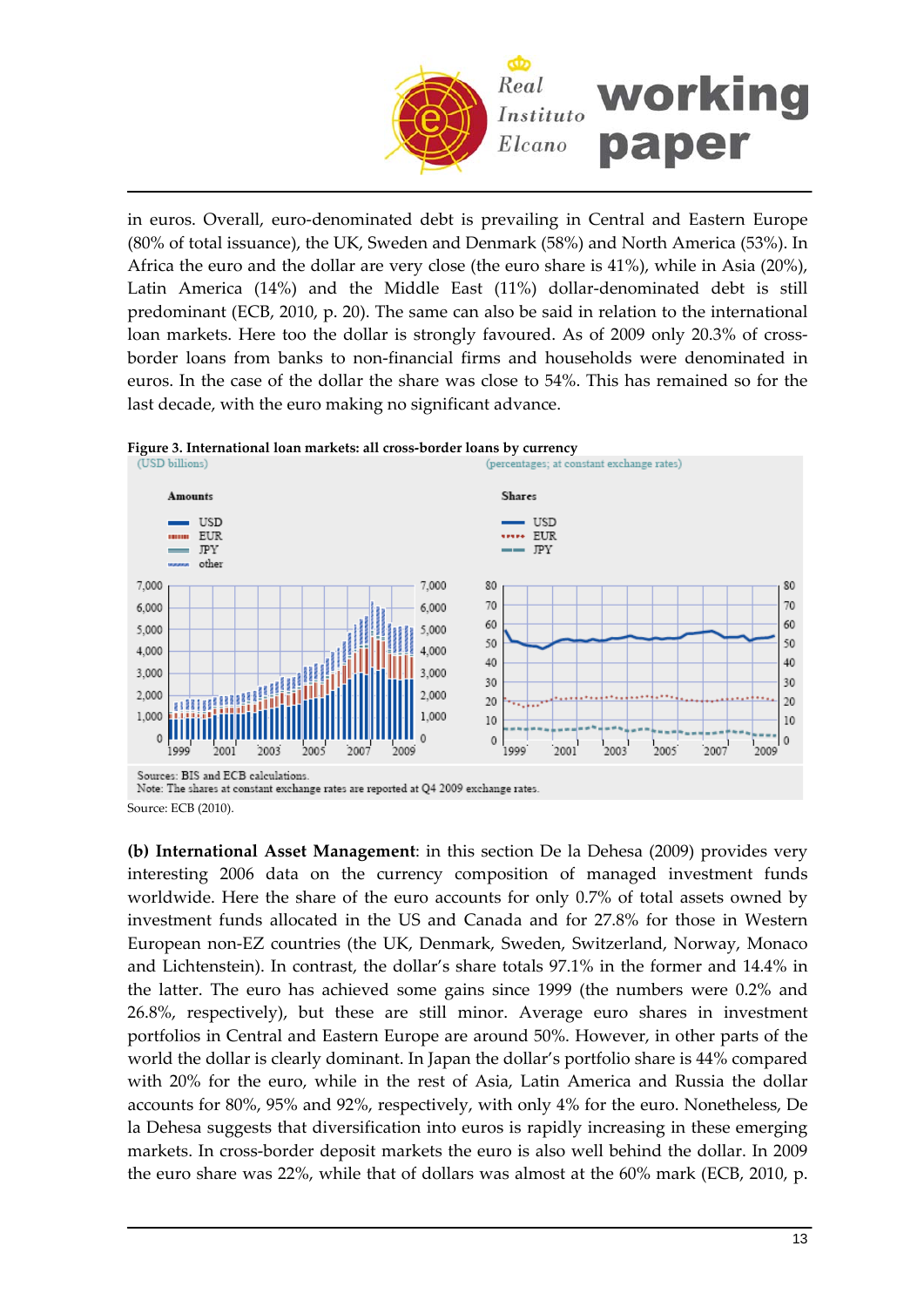

21‐22). As an example, De la Dehesa (2009) indicates that in 2008 the euro's share of deposits held by OPEC countries was 18%, compared with the dollar's 77% share.





**(c) Foreign Exchange Markets**: in the foreign exchange markets, where the euro and the dollar compete for international vehicle currency in the function of medium of exchange, the euro's share has not gained much ground either. The latest Triennial BIS Survey on foreign exchange turnover released in December 2010 shows how in 2001 the shares were 89.9% for the dollar and 37.9% for the euro, while now they are 84.9% and 39.1% out of  $200\%$ ,<sup>[5](#page-13-0)</sup> respectively (BIS, 2010, see Figure 5).

<span id="page-13-0"></span><sup>&</sup>lt;sup>5</sup> The 200% figure is due to the fact that in every transaction there are two currencies involved.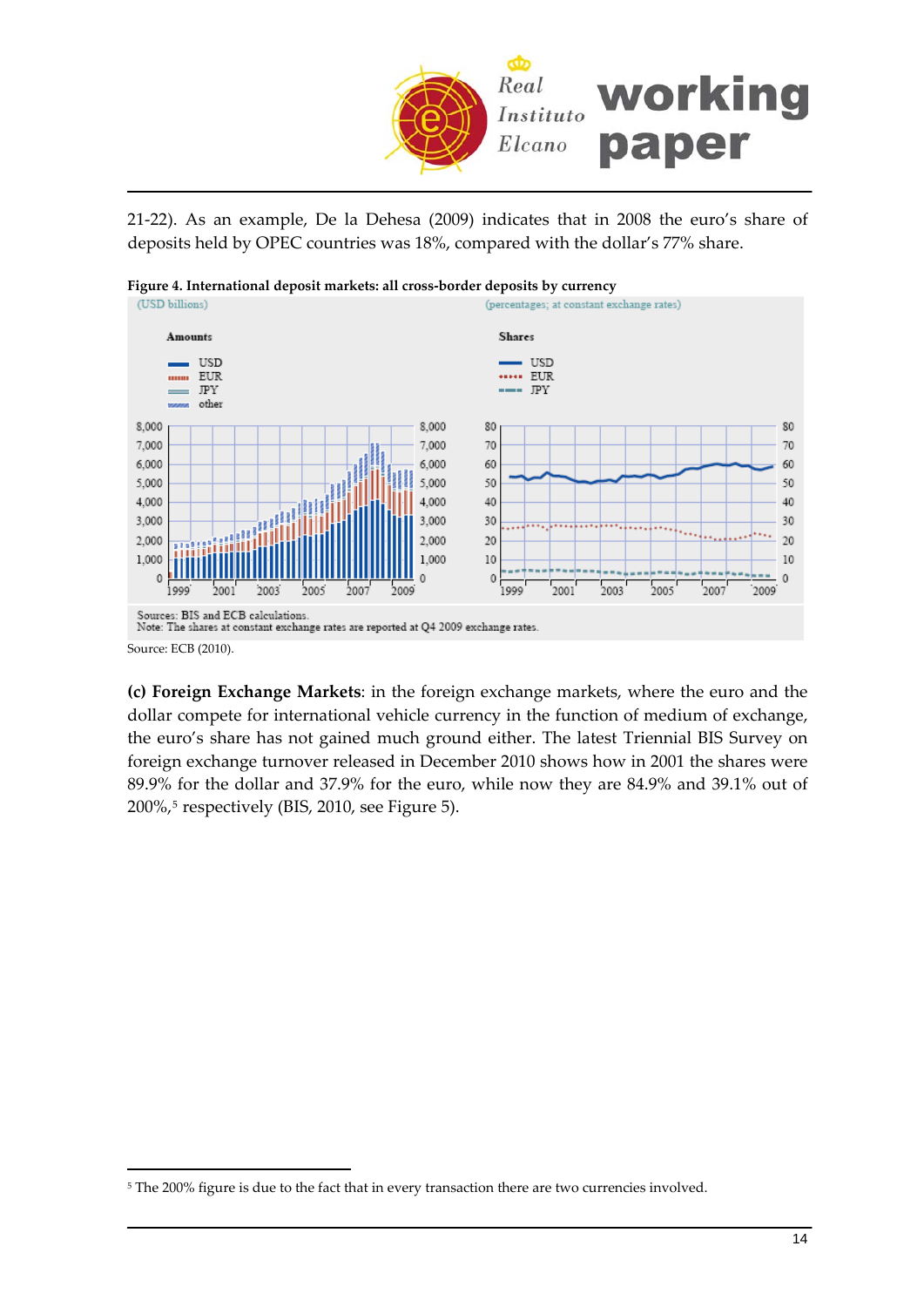

#### **Figure 5. Currency distribution of global foreign exchange market turnover**

| Currency            | 1998     | 2001     | 2004 | 2007 | 2010 |
|---------------------|----------|----------|------|------|------|
| US dollar           | 86.8     | 89.9     | 88.0 | 85.6 | 84.9 |
| Euro                | $\cdots$ | 37.9     | 37.4 | 37.0 | 39.1 |
| Japanese yen        | 21.7     | 23.5     | 20.8 | 17.2 | 19.0 |
| Pound sterling      | 11.0     | 13.0     | 16.5 | 14.9 | 12.9 |
| Australian dollar   | 3.0      | 4.3      | 6.0  | 6.6  | 7.6  |
| Swiss franc         | 7.1      | 6.0      | 6.0  | 6.8  | 6.4  |
| Canadian dollar     | 3.5      | 4.5      | 4.2  | 4.3  | 5.3  |
| Hong Kong dollar    | 1.0      | 2.2      | 1.8  | 2.7  | 2.4  |
| Swedish krona       | 0.3      | 2.5      | 2.2  | 2.7  | 2.2  |
| New Zealand dollar  | 0.2      | 0.6      | 1.1  | 1.9  | 1.6  |
| Korean won          | 0.2      | 0.8      | 1.1  | 1.2  | 1.5  |
| Singapore dollar    | 1.1      | 1.1      | 0.9  | 1.2  | 1.4  |
| Norwegian krone     | 0.2      | 1.5      | 1.4  | 2.1  | 1.3  |
| Mexican peso        | 0.5      | 0.8      | 1.1  | 1.3  | 1.3  |
| Indian rupee        | 0.1      | 0.2      | 0.3  | 0.7  | 0.9  |
| Russian rouble      | 0.3      | 0.3      | 0.6  | 0.7  | 0.9  |
| Chinese renminbi    | 0.0      | $_{0.0}$ | 0.1  | 0.5  | 0.9  |
| Source: BIS (2010). |          |          |      |      |      |

Where the euro beats the dollar is in over-the-counter (OTC) interest rate derivatives. Here the share of the euro is 39% out of 100%, while the dollar accounts for only 34%.

## **Figure 6. Currency breakdown of OTC interest rate derivatives**



Source: ECB (2010).

However, the euro is actually losing ground in this market against the greenback. In 1999 the euro's share was very similar, while the dollar's was around 25%. In foreign exchange derivatives the dollar has, by contrast, maintained over the decade its 80% out of 200% share, while the euro has remained stuck at 40%. Not surprisingly the greenback is also overwhelmingly dominant in the issuance of more synthesised derivatives such as asset-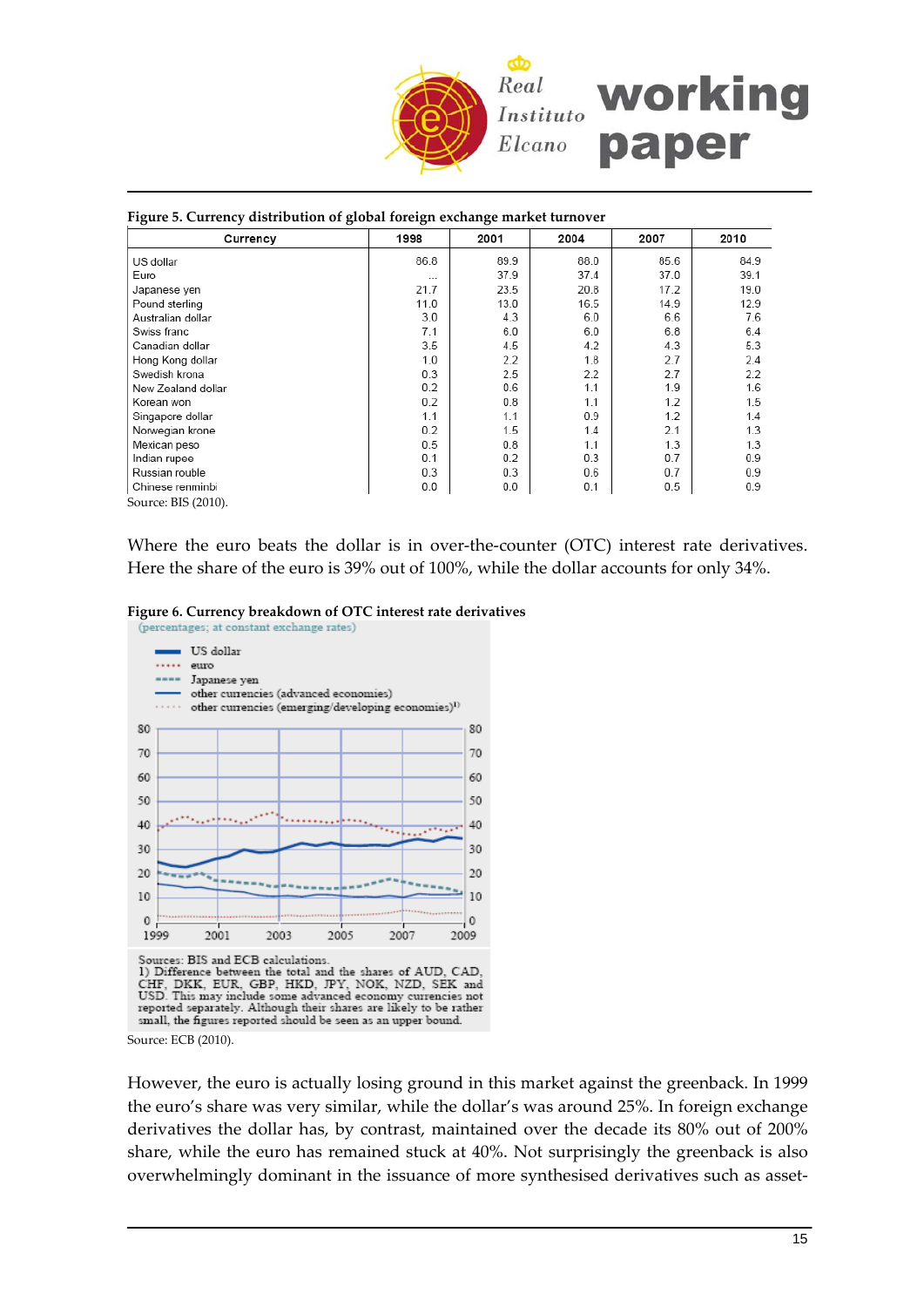

backed securities (ABS) and credit default swaps (CDS). In these markets the US accounts for 67.9% of total issuance, followed far behind by the EZ with 10.6% and the UK with 9.6%. The largest proportion of this issuance, 85%, is in the issuer's currency, making the dollar by far the leading currency (De la Dehesa, 2009).

Nonetheless, where the European currency has made more inroads into its competition with the dollar is in the invoicing and settlement of international trade, a predictable evolution considering the trade might of the EZ. In its latest report the ECB writes that 'since the launch of the single currency in 1999, the prominence of trade conducted in euro has increased steadily' (2010, p. 25). On this same issue De la Dehesa (2009) states that the euro's average invoice share for global merchandise trade has increased from 18.2% in 2001 to 28.9% in 2007. EZ companies seem increasingly able 'to impose their domestic currency both on their trading partners in the EU and on non‐EU countries, pointing towards non‐negligible producer currency pricing power' (ECB, 2010, p. 26‐27). Yet the ECB report also acknowledges that this power diminishes as the geographical distance from the EZ increases. ECB figures released in 2008 by the European Commission (2008) show that only 5.3% of EZ trade with Asian countries such as Indonesia, Japan and South Korea is invoiced in euros, versus 80.1% in dollars (2008, p. 120). Nevertheless, it is important to highlight that these figures are mostly estimates. As recognised by the ECB in its 2009 report on the international role of the euro:

'Ten years after the introduction of the euro, information about the currency denomination of invoicing or settlement of international trade flows continues to be scarce, considerable data collection efforts by the ESCB [European System of Central Banks] notwithstanding. In fact, data are obtainable for less than a third of global merchandise transactions in 2007' (2009, p. 36).

This statement effectively indicates that there is insufficient data available to measure accurately the euro challenge in the key realm of international trade invoicing, perhaps one of the most important domains in assessing the performance of an international currency in the function of unit of account. The ECB provides only 39.2% of currency denomination trade data for EZ countries (having only estimates for France and no export data for Germany, the two biggest economies of the EZ). Furthermore, for non‐EZ countries the share falls to 32.6% and for other regions of the world it drops to 5.4% (even though these account for 60% of global trade). This caveat is not acknowledged by many authors who rely on the same data (Cohen, 2009a) to assess the performance of the euro, nor is it highlighted by De la Dehesa.

What is widely acknowledged in the literature is the lack of reliable data on the currency composition of foreign exchange reserves in central banks. The most used data set in this regard remains the IMF's Currency Composition of Official Foreign Exchange Reserves (COFER), which, as recognised by the ECB (2010), only covers around 60% of global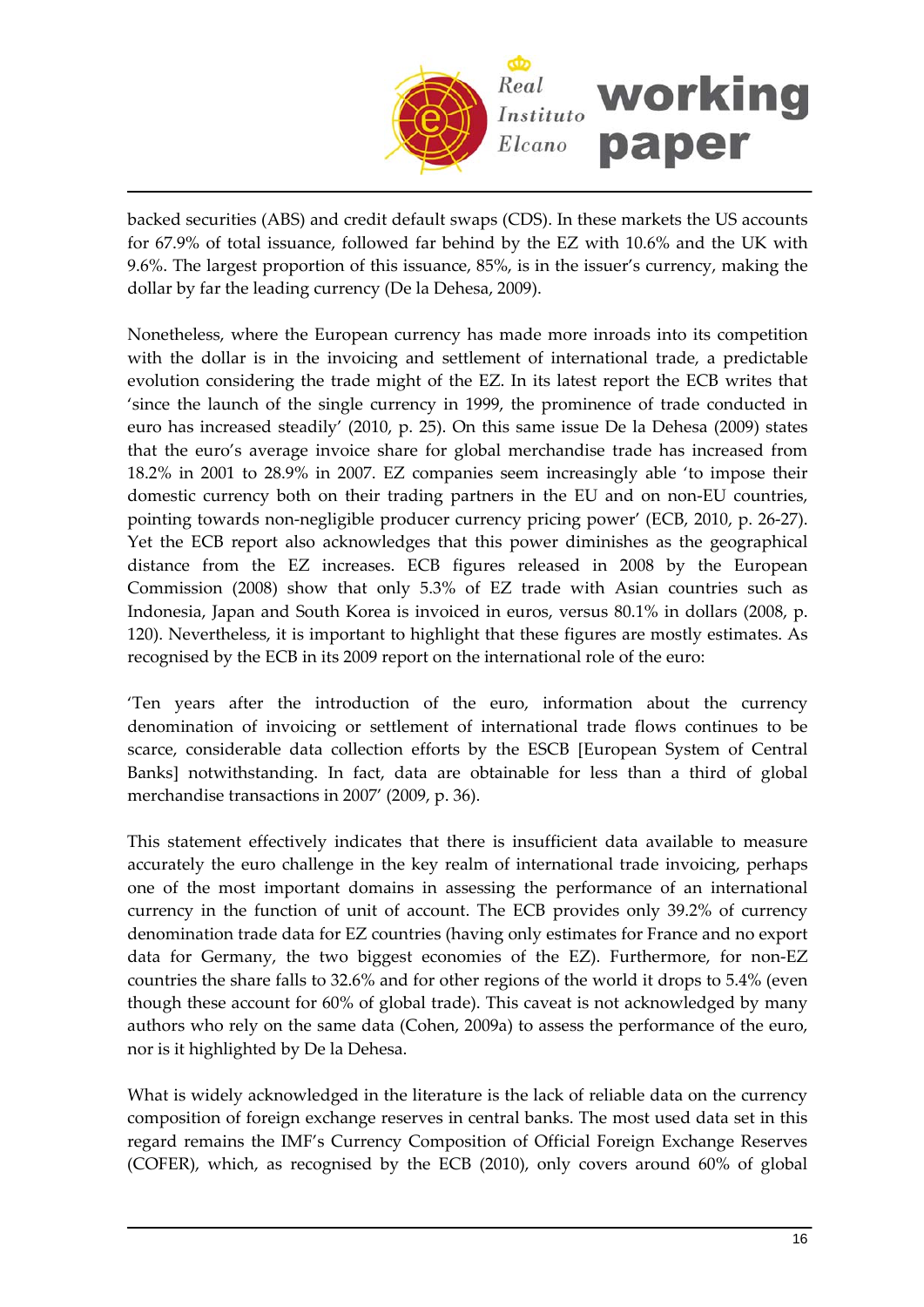

reserves. Important foreign reserve holders such as China do not disclose their foreign exchange composition. Here again the performance of the euro as an international currency in the function of store‐of‐value is not quantifiable. COFER data, as of September 2010, show that the euro has steadily increased its share from 18% to 26.9% of total known reserves since 1999, versus a steady decline in dollar reserves from 71% to 61.3% in the same period (IMF, 2010). This indicates almost a 10% swing but, as mentioned, these numbers should be interpreted with caution because they miss around 40% of the total stock.





Source: IMF, COFER (reproduced in Benigno, 2010).

More interesting are the figures that the ECB (2010, p. 35) gives for other important nations, which do disclose to some degree their reserve composition. These estimates indicate that as of the end of 2009 the euro represented over 60% of UK, more than 40% of Canadian and close to 50% of US reserves. The ECB also gives 2008 figures for Russia, showing that the euro share was very close to 50%. This is in line with the 2009 report of the Russian Central Bank (RCB) which showed that the euro had surpassed the dollar as the main Russian reserve currency. The European currency now accounts for 47.5% of the share of total reserves, while the greenback accounts for 41.5% (*Pravda*, 2009).

It is useful to finish this section with the Russian central bank's move to diversify out of dollars and into euros because it clearly shows what this quantitative overview can and cannot tell about the euro's challenge to the dollar. Where the amount of data is representative, the challenge is easily measurable. The figures show that while the euro has increased its share in debt-issuance, investment management and foreign exchange (FX) activity to around 30% on average, the dollar is still clearly dominant in roughly two thirds of activity. Because of the lack of reliable data, the evidence is not as clear cut in the invoice of international trade and foreign reserve management of central banks. Thus, Chinn & Frankel's euro challenge hypothesis is not totally disproved. Moreover, even if Chinn & Frankel are considered to be wrong on the basis of factual evidence, as De la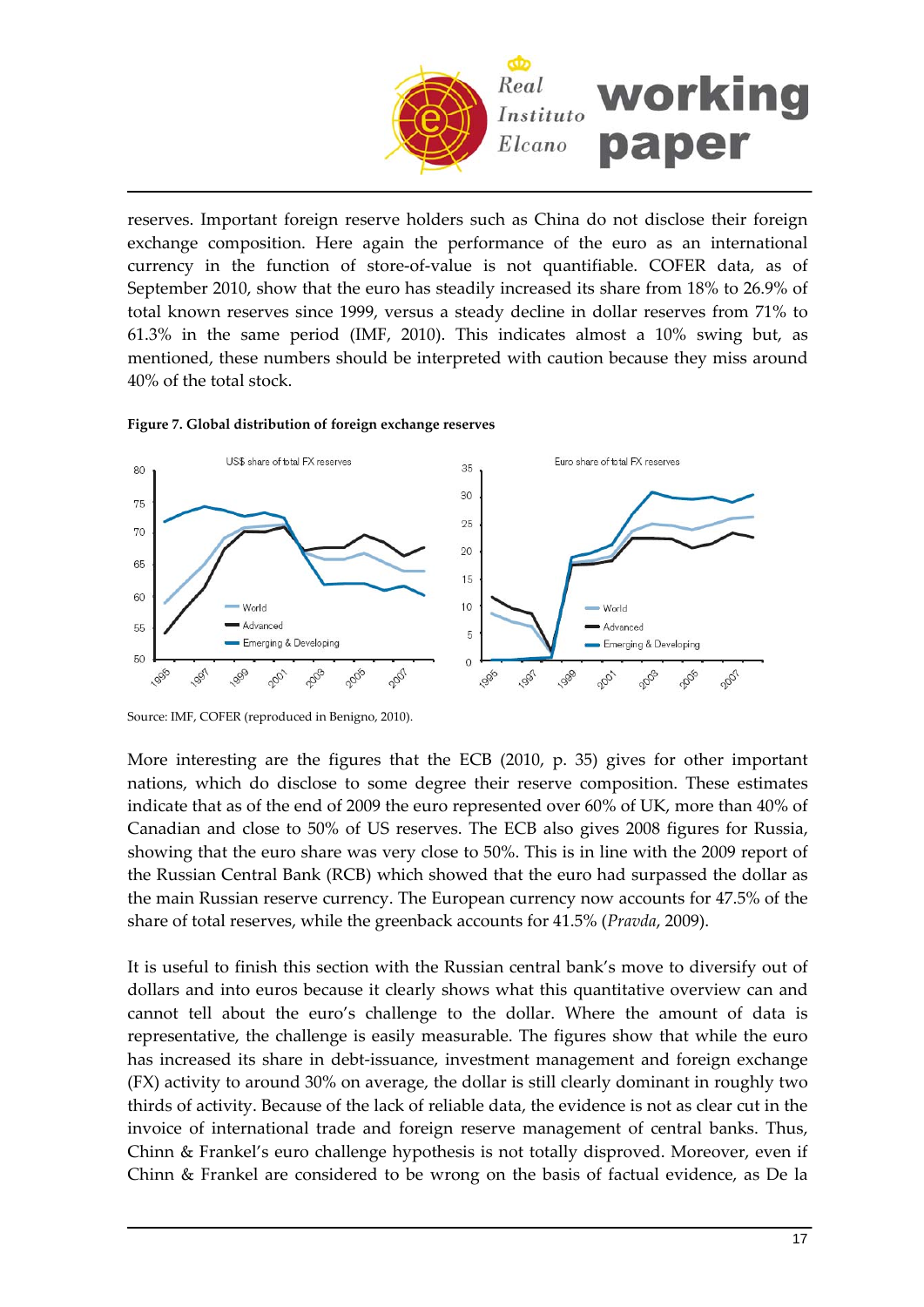

Dehesa assumes, the question that still remains is, why is that not the case? Why is the euro unable to de‐throne the dollar? For De la Dehesa, the answer is simple. The euro's market performance as an international currency has been remarkable. However, 'unless the EU can construct a political governance system similar to that of a federal state it will be very difficult for the euro to overtake the dollar as the world's dominant currency' (2009, p. 18). Therefore, the answer to the question lies not exclusively in Economics. It hinges on both economic and political factors combined, which is essentially the field of study of IPE.

## **(4) The Euro vs Dollar Debate in International Political Economy**

#### *(4.1) The Political Determinants of International Currencies*

 $\overline{a}$ 

As summarised in the previous section, the Economics literature agrees broadly on four main facilitating factors to achieve international currency status: (1) large economic size; (2) broad and deep financial markets; (3) confidence in the currency's value; and (4) network externalities (Lim, 2006).[6](#page-17-0) Taking an IPE approach that engages with this same framework, Helleiner (2008) reduces these economic factors to three: (1) confidence; (2) liquidity; and (3) transactional networks. However, he also argues that politics have both an indirect and a direct influence on these areas. Indirectly, politics can affect the main economic determinants through several channels. Confidence in a currency can be sustained by economic factors but also by 'the broader international security power of the issuing state' or by 'a consistent conservative monetary policy that is credibly embedded within domestic politics and institutions' (Helleiner, 2008, p. 358). The former is epitomised by US military power, while the latter by the ECB's anti-inflation stand, which is widely believed to have inherited the monetary conservatism of the German Bundesbank. Politics also matter in the integration and sophistication of the financial markets. With the launch in 1999 of the Financial Services Action Plan (FSAP), which began its implementation phase in 2004, the European Commission (EC), for instance, has shown great commitment in creating a more integrated pan‐European financial market. Finally, transactional networking can also be enhanced indirectly by the political behaviour of governmental authorities. These public institutions can help to open up new markets through diplomatic negotiations, they can increase governmental aid to key regions and they can spread their own clearing and payments systems to further encourage the use of their respective currencies. As Helleiner suggests, 'in the current age, European political initiatives to make euro-based clearing and payments systems as attractive as their dollar counterparts will play a significant role in influencing the euro's ability to challenge the dollar's international position' (Helleiner, 2008, p. 359). The EC's

<span id="page-17-0"></span> $6$  In his review of the literature, Lim (2006) adds a fifth facilitating factor, 'political stability', which as he recognises is only highlighted by economists 'taking a more historical perspective' (2006, p. 7) on the feasibility of monetary unions without fiscal union. Presumably, this fifth factor is for many mainstream economists included in the third factor, focused on 'confidence in the currency's value'. As seen recently with the Greek sovereign debt crisis, when the institutional edifice of a monetary union starts to be in doubt, the currency normally tends to depreciate.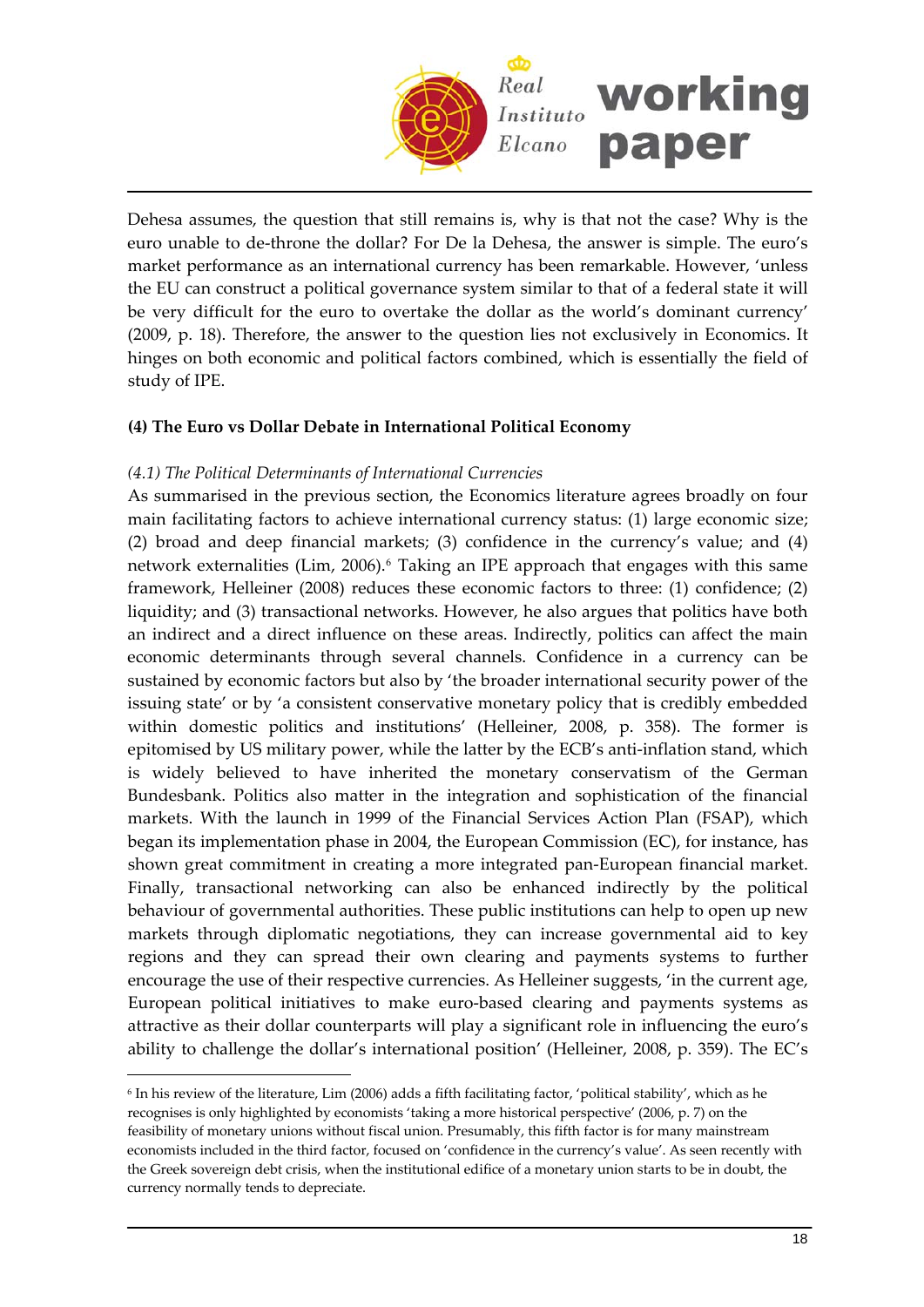

and the ECB's recent efforts to establish derivative clearing houses based in the EZ go precisely in that direction (Grant, 2009; Tait & Grant, 2009).

However, politics also have a direct influence on the use of an international currency. To clarify this point, Helleiner turns to Strange's seminal 1971 taxonomy of international currencies, which is deliberately both political and economic, 'consciously regarding the two as inextricably intermixed' (Strange, 1971, p. 217). Strange identifies four types of international currencies: (1) top currency; (2) master currency; (3) neutral currency; and (4) negotiated currency. The direct influence of politics on the master currency is clear because Strange in this respect meant a *de facto* territorial domination of one state by the issuer state of the master currency. Today master currencies are in disuse (with some exceptions, such as Ecuador and Panama). A top currency, in contrast, acquires this privileged status mainly because of economic factors. It can be defined as 'the currency that has world economic leadership, the currency of the predominant state in the international economy' (Strange, 1971, p. 221). The dollar has certainly deserved this status in the decades up to the recent financial crisis, but it remains to be seen whether it can retain it. The best example of neutral currency –or passive currency, as it is also called– is the Swiss franc, which is a stable currency with its own attractiveness but which has neither the means nor aspirations to become the top international currency. The euro is also currently no more than a strong 'neutral' international currency in most parts of the world, while it can be considered a 'top' currency in its own regional sphere of influence. In this regard, it is important to note that Strange's currency types are not rigid but fluid: 'any international currency can assume different roles *simultaneously* in different contexts' (Helleiner 2008, p. 360).

Finally, the last type of international currency is the negotiated or political one. In this case, the issuer of the master/top currency loses political or economic might, as is the case today with the US in the aftermath of the financial crisis, and hence some of the follower countries might start doubting about its anchor role in the system. The issuer, in turn, might need to offer certain financial (ie, market access) or political (ie, military protection) inducements in order to persuade them to continue to use his currency. As Helleiner points out, these concessions might not be explicitly negotiated at a table, they might just be implicitly shared by the issuer and followers. In today's context, however, this negotiated framework is both implicit and explicit. It is implicit because the US needs, for instance, to keep its market open to Chinese goods and to militarily protect the GCC countries in order to maintain the status of the dollar as the main international currency. And it is also explicit, because the governments of the BRIC countries have openly said that they want to see the end of dollar dominance in the IMS and that they would like to start negotiating this topic in multilateral forums (Parker *et al*., 2009; Kim, 2010). Given this context, Helleiner's typology is the most appropriate one to understand the current positions of the euro and the dollar in the system. While the dollar is increasingly sliding from top to negotiated currency, supported by politically‐motivated financial and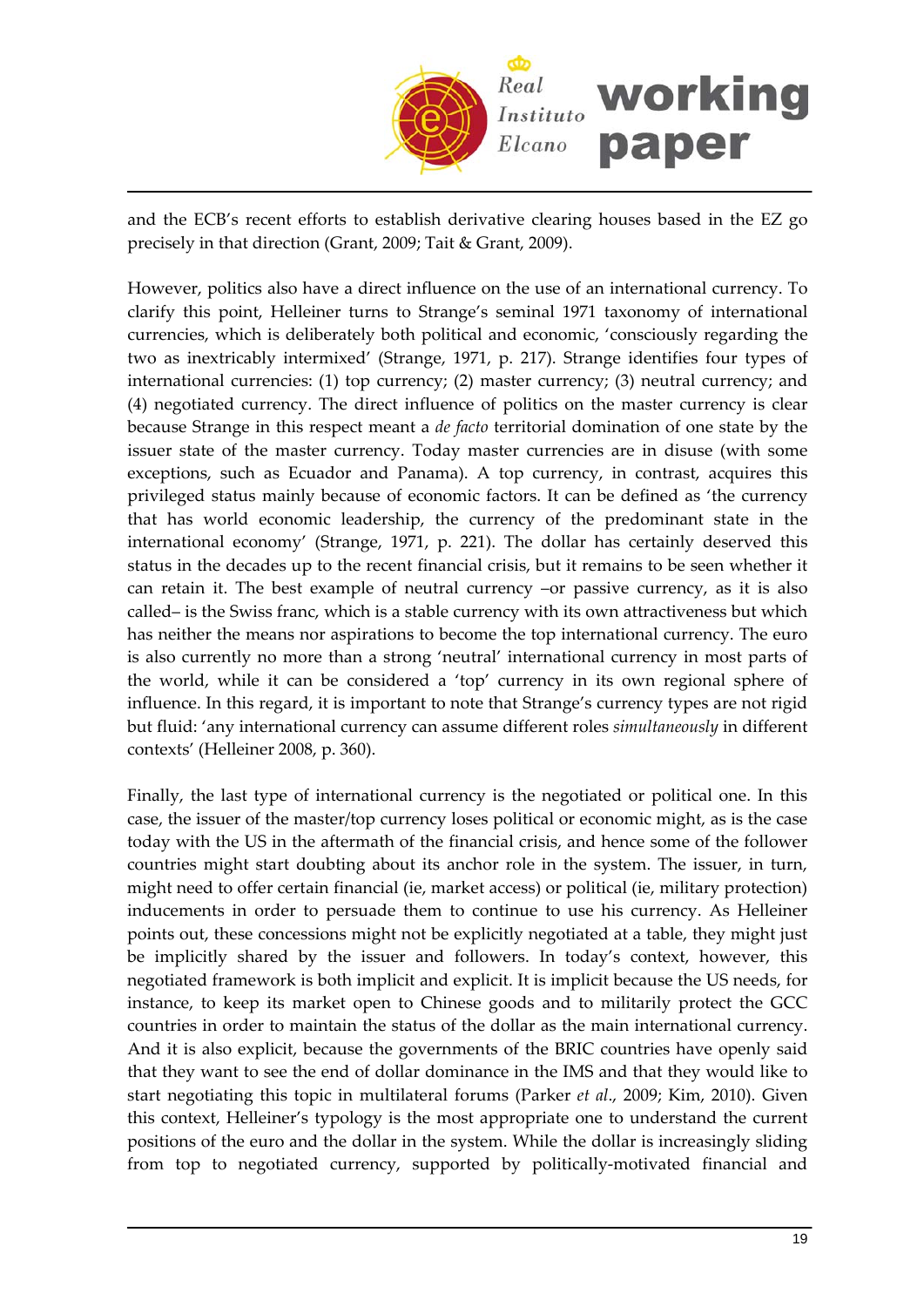

military inducements, it is precisely the willingness of the US to maintain this support which is allowing the dollar, at least for the time being, to retain its edge *vis‐à‐vis* the euro, which remains mainly an international passive/neutral currency due to its political underachievement.

## *(4.2) The Euro's Political Shortcomings*

 $\overline{a}$ 

Once political determinants are included in the picture, as the IPE literature does, the euro‐optimist hypothesis loses strength. There are very few authors that see the euro as the next global currency (De Cecco, 2009, is perhaps the exception), while there are many more who think otherwise (Cohen, 2010; Plaschke, 2010; Cafruny & Ryner, 2007). One IPE author who has over the years pinpointed the political weaknesses of the European currency in its struggle to rival the greenback is Cohen (2010). A review of his work on this topic over the last decade provides an accurate summary of the euro's shortcomings, and also reflects how the dollar has slowly weakened in its role as top international currency. Cohen's intense study of the euro's challenge to the dollar reaches two noteworthy conclusions. First, the euro is not yet a threat to the dollar. Secondly, the dollar is increasingly malfunctioning as the main anchor of the IMS. In other words, what Cohen says is that the euro might be catching up with the dollar, but that this is not so much a consequence of the euro's strengths, but that it has more to do with the dollar's weaknesses.

Cohen divides the euro's political shortcomings in three: (1) the fragmentation of the European financial markets; (2) the anti-growth bias entrenched in the Maastricht Treaty; and (3) the governance difficulties associated with a decentralised monetary union. The first weakness has been explained before. It relates to how European policymakers have certainly achieved some progress in stimulating the integration process of the European financial markets (Galati & Wooldridge, 2006), the creation of the pan-European Euronext stock exchange being a good example, although this has only been achieved through indirect political intervention, following Helleiner's political determinants framework. Direct political commitment to merge sovereign debt markets in one pan‐European issuance or to establish a pan‐European public financial markets regulator and supervisor is still absent.[7](#page-19-0) This limitation in the regulatory structure of the EZ's financial markets prevents the euro from competing with the dollar.

The second shortcoming exposed by Cohen refers both to the sole mandate of price stability given to the ECB, which is banned by law to perform the task of lender‐of‐last‐

<span id="page-19-0"></span><sup>7</sup> The current financial crisis has made evident the need for greater pan‐European coordination in financial market regulation and supervision. The emergency reaction to the crisis in 2008 was uncoordinated and nationally fragmented. Since then and on the basis of the Larosière Report (2009) it was agreed to establish a European Systemic Risk Council (ESRC), bringing together all EU member states' financial market supervisors. Nonetheless, the ESRC and its three agencies –focused on banking, securities and insurance supervision and based in London, Paris and Frankfurt, respectively– have only a consultative character. Dayto-day financial regulation and supervision –and, of course, fiscal responsibility– will still be national responsibilities.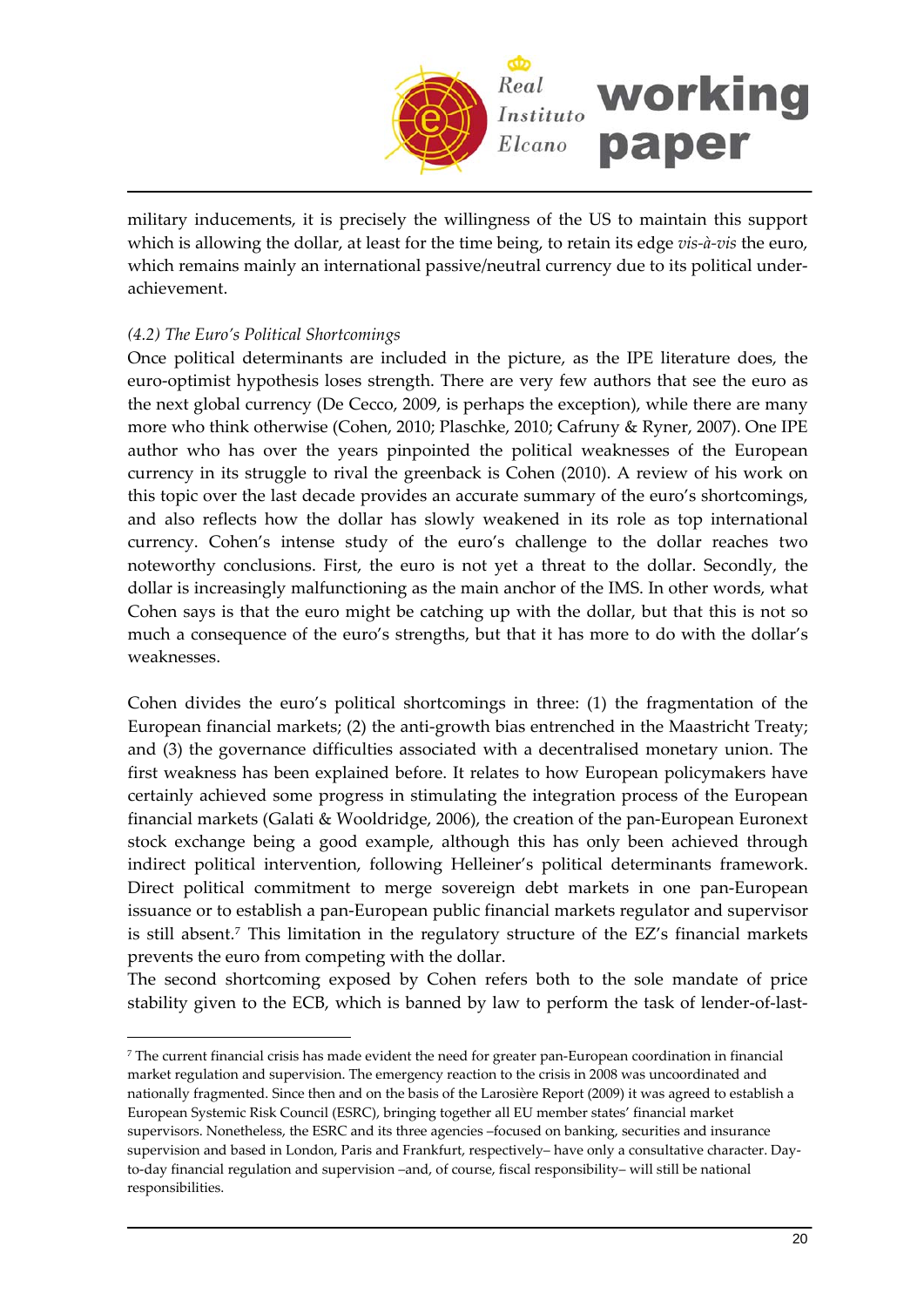

resort to its member states,<sup>[8](#page-20-0)</sup> but also to the controversial Growth and Stability Pact (GSP) embedded in the Maastricht Treaty. As De Grauwe (2006) criticises, by capping the fiscal deficits of member states to an annual 3% of GDP, the possibility of using expansive, Keynesian style, fiscal policies to spur growth at times of declining activity is essentially undermined. This might be convenient for Germany, which relies heavily on export‐led growth, but for the EZ's Mediterranean economies, that are more dependent on domestic demand, this monetarist straightjacket is difficult to bear, especially if they are confronted with a major financial crisis, as in recent times. It is no surprise, therefore, to hear the former EC President and Italian Prime Minister, Romano Prodi (2010), continuously referring to the GSP as 'stupid' and calling for a more federal EZ.

This second weakness can structurally be linked to Cohen's first. Both point to the fact that the EZ is a monetary union without a 'federal' fiscal structure that can support it. By rejecting the possibility of creating a pan‐European public debt market able to channel funds to a centralised budget, charged with overcoming asymmetric shocks, the EZ rules out the option of developing a macroeconomic strategy for growth at times of depressed demand.[9](#page-20-1) As De Grauwe (2006) explains, monetarists in Brussels and Frankfurt would argue that it is precisely this rigid framework, designed to avoid moral hazard among member states, that will eventually promote labour flexibility and make the EZ an optimum currency area able to increase its growth potential. But even under this assumption, there is only a degree of flexibility that can be enforced in the EZ before labour discontent, caused by diminishing welfare and protection, degenerates into social unrest, as Cafruny and Ryner (2007) convincingly point out.

Overall, the effects of this conservative monetary framework for the euro's international trajectory are mixed. On the one hand, investors around the world might be attracted by the political commitment to price stability of the ECB and the GSP, especially if they see unsustainable profligacy in the US (De Cecco, 2009). On the other hand, they might be disappointed by the lack of political zeal to foster higher growth in the EZ.

These two weaknesses converge in Cohen's third one, which can be summarised in a simple question: who's in charge of Euroland? Again, as with the previous weaknesses, these shortcomings point to the fact that there is an asymmetry between monetary policy

<span id="page-20-0"></span><sup>8</sup> The so called 'no bail‐out' clause of the ECB entrenched in the Maastricht Treaty has been partially broken in practice during the ongoing sovereign debt financial crisis when the ECB decided from May 2010 onwards to buy government bonds of member states in financing difficulties (Greece, Ireland, Portugal and Spain).

<span id="page-20-1"></span><sup>9</sup> The current financial crisis has brought to the fore the limitations of the GSP when confronted with major external shocks. The lack of macroeconomic coordination has produced unsustainable internal imbalances in the EZ which have brought Greece and Ireland to the brink of default due to their deficits. Lacking the mechanisms to deal with this situation, European policymakers had to come up in a matter of months with a European Financial Stability Facility (EFSF) of €750 billion to save the integrity of the EMU. They also decided to set up a Task Force to improve macroeconomic coordination within the EZ. However, some commentators have already indicated that the new GSP framework might again be heavily focused on promoting stability and not on fostering growth (Münchau, 2010).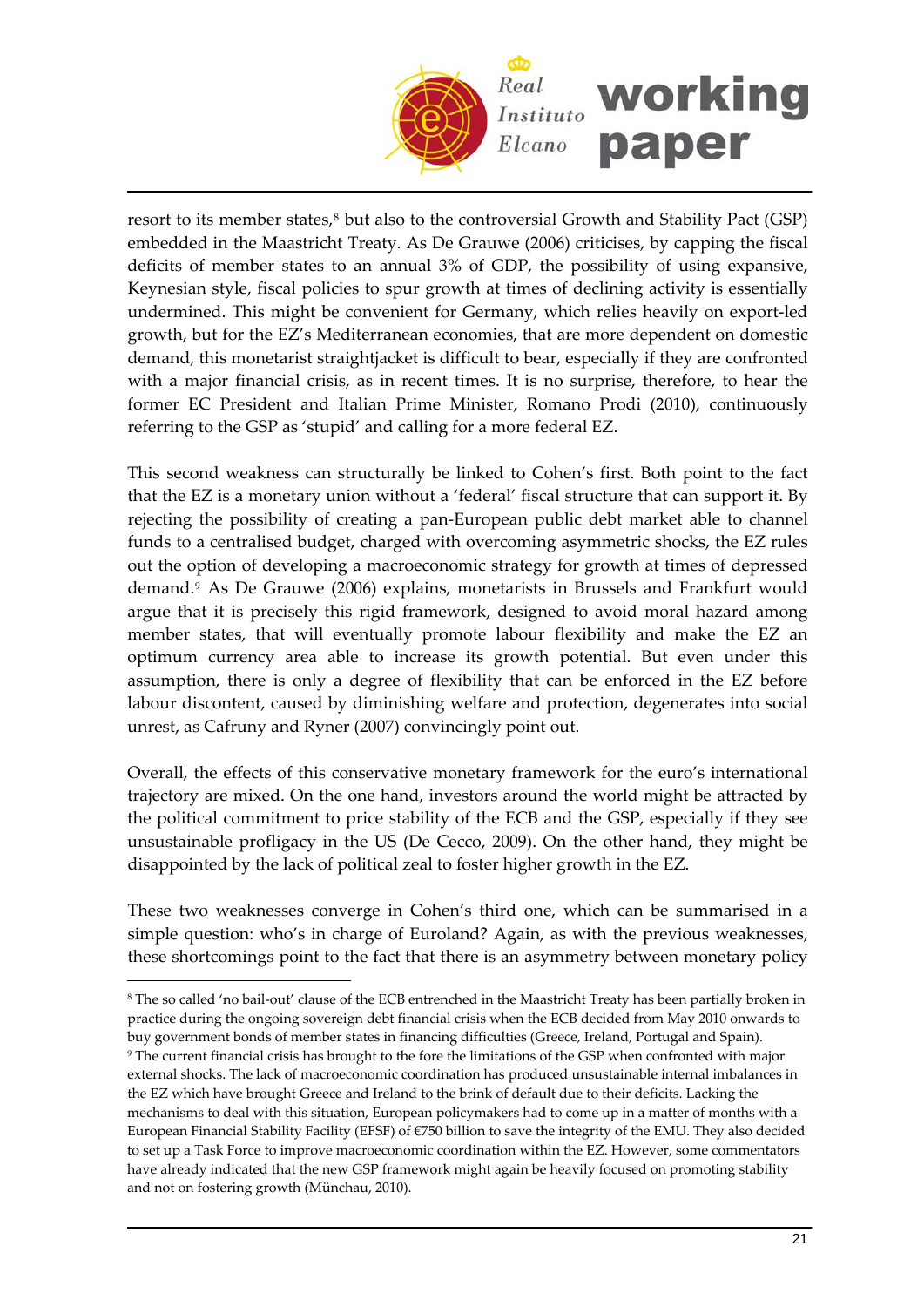

being decided at a supranational level and fiscal and macroeconomic policies being designed and implemented at a national level. Moreover, there is no single voice for the euro, as repeatedly denounced by the EC (2008). Technically it is the President of the Eurogroup, but in practice there is a cacophony of uncoordinated authorities that speak for the euro. This cacophony is especially evident at the IMF. Thus, the EZ lacks a federal authority equivalent to the US Treasury. In moments of turmoil, there is no pan‐European Ministry of Finance that can act rapidly internally, within the EZ, and externally, in the EZ's relations with the US, Japan or China, in order to mitigate the effects of external shocks. The recent financial crisis has been a clear example of this. While the ECB has been able to react quickly to the shortage of credit that started in 2007 with massive liquidity injection, member states had to negotiate during months a combined fiscal approach on the matter (Pisani‐Ferry & Sapir, 2009). This has 'left investors with an important question: how much trust should they put in the euro and European financial markets when fiscal cooperation has failed to keep pace with financial and monetary integration?' (Helleiner, 2009, p. 75). As the Italian politician La Malfa (2002) put it some time ago, without political unity matching monetary union, the euro will essentially remain an 'orphan currency'.

This shortcoming is evident in international foreign exchange coordination, a strategic realm in relation to unwinding existing global imbalances. If the Europeans want to negotiate any deal on a global level, it remains unclear who will be sitting in front of the US Secretary of the Treasury and the Ministers of Finance of China and Japan. Article 219 of the Lisbon Treaty establishes that foreign exchange agreements between the EZ and third states need to be decided unanimously by the Council (in this case the EcoFin) on the recommendation of either the ECB or the EC and only after consulting both the ECB and the European Parliament, and always without prejudice to price stability. As Cohen puts it, this is a 'recipe for political deadlock and drift' (2003, p. 590). This structural weakness of the EZ is not only apparent in exchange rate policy, it transcends to every issue linked to global monetary and internal financial affairs, and consequently also to the euro's role as an international currency. The lack of political unity prevents the EZ from influencing, in a *politically direct* way, global monetary governance, and as a result it prevents it from actively using the full potential of its international monetary power, as Mundell and Bergsten would have expected considering only economic variables.

## *(4.3) From Dollar Uni‐Polarity to a One‐And‐a‐Half System*

Notwithstanding the shortcomings in the EZ's political structure, in recent years Cohen has started to recognise that with the introduction of the single currency 'some measure of power has indeed shifted across the Atlantic' (2008b, p. 459). Where before there was dollar uni-polarity, today there is a 'one-and-a-half' monetary system (Cohen, 2010). EMU has provided the Europeans with more protection to resist external shocks emanating from the US. Following Cohen's (2006) conceptualisation of international monetary power, more than *influence*, the euro has given the EZ increased *autonomy* in monetary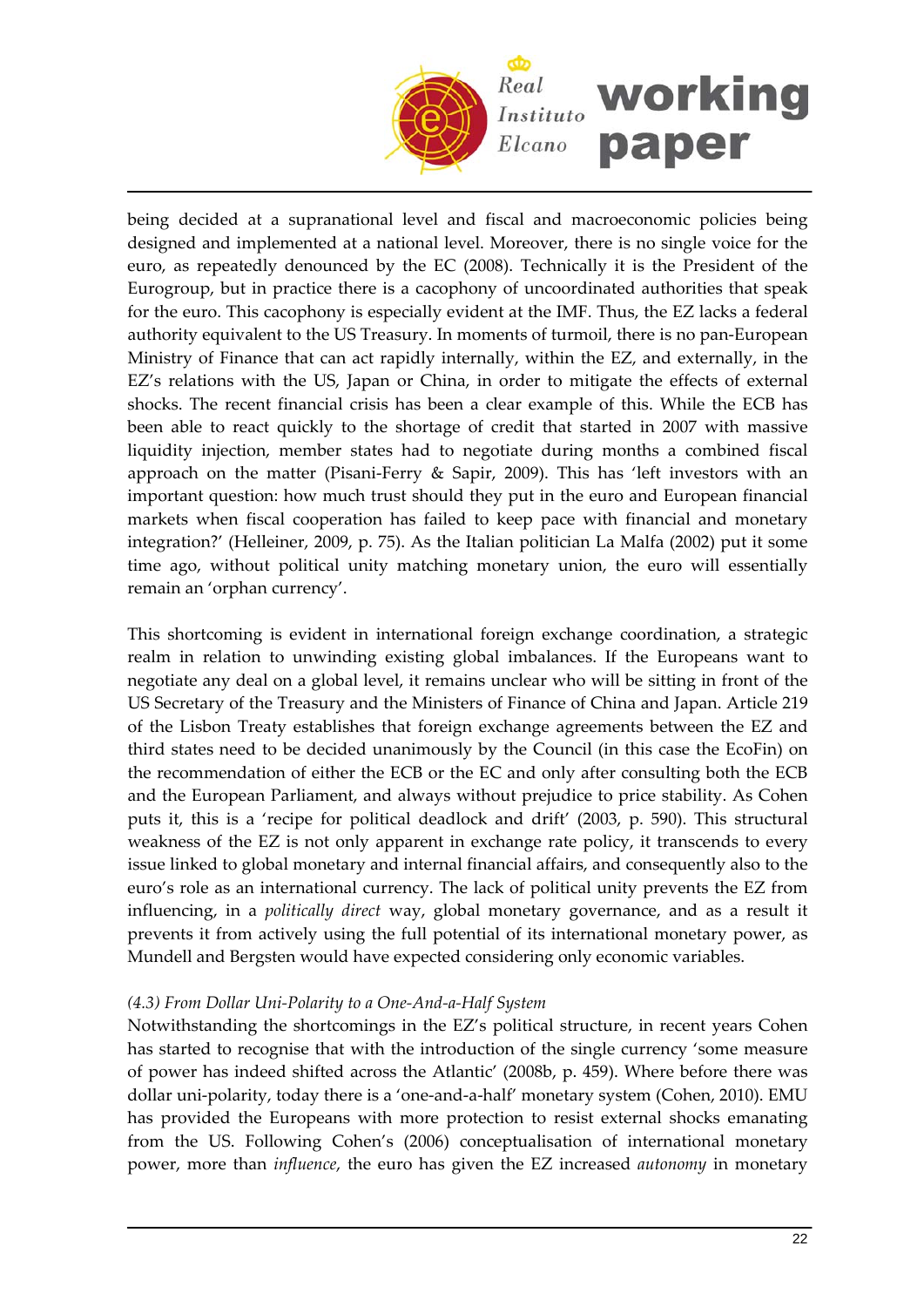

affairs *vis‐à‐vis* the US. While before the euro the US was able to individually bully different European states and force them to follow its monetary guidelines (Henning, 1998, 2006), this is not as straightforward today. Recent tensions within the G20 forum between the US and the EZ in relation to implementing expansionary or restrictive fiscal policies to overcome the Great Recession after the financial crisis of 2007‐08 are proof of this (Beattie & Peel, 2010; Rove, 2010).

During the recent financial crisis, the euro has also avoided exchange rate disturbances and speculative foreign exchange attacks within the EZ, a common feature in previous crises (Wyplosz, 2009). Here again, the euro has brought advantages and benefits for EZ member countries. Overall, Cohen acknowledges that in the last decade the EZ has gained greater monetary independence while the dollar and the US have seen their leadership role put in question, especially in the aftermath of the recent financial crisis which originated in the US. In line with many other analysts (Bergsten, 2009; Obstfeld, & Rogoff, 2009; Eichengreen, 2007; Roubini, 2006, Duncan, 2005 [2003]), Cohen thinks that the chronic US balance of payment deficits are unsustainable in the long run and that eventually they will undermine the world's faith in the dollar. Sceptical with the possibility of policymakers in Washington addressing this trend with unpopular austerity reforms, Cohen's predictions point to a transition between the current 'one‐and‐a‐half' to a leaderless currency system with different currencies (probably the dollar, the euro and the Chinese yuan) in competition for international use and recognition:

'A weakening dollar is unlikely to be replaced by any other single currency. The outlook, rather, is for a more fragmented currency system, with three or four monies in direct competition in different parts of the world. Sustained cooperation among the major players is unlikely… Much more probable is a prolonged leadership struggle, particularly in such contested regions as the Middle East and East Asia' (2009b, p. 163).

## *(4.4) The Euro's Geopolitical Limitations*

Pointing to this leadership struggle and making a corollary between monetary power and consequent political and even military power, several authors in the wider field of International Relations (IR) saw in the creation of the euro the first step in the creation of a European superpower (McCormick, 2007; Reid, 2004; Haseler, 2004; Kupchan, 2002; Calleo, 1999). Bellicose analogies to describe the birth of the euro were not lacking among these euro‐optimists in IR theory. Reid wrote that 'for the Europeans, the dreams of grandeur, the hope of creating "the weapon with which to fight back" against the might of the US dollar, are likely to come true' (2004, p. 85). In a similar vein, Haseler (2004, p. 76) said that 'so integrated and centralised is the money of the EU that on monetary policy the Union speaks "with one voice", and with a vengeance!'. Calleo, 1999, p. 6, for his part, said that the euro's 'success will push the EU towards rounding out its commercial and financial power with more effective and autonomous collective diplomatic and military power'. Finally, for Kupchan the creation of the euro is a stepping stone to establishing a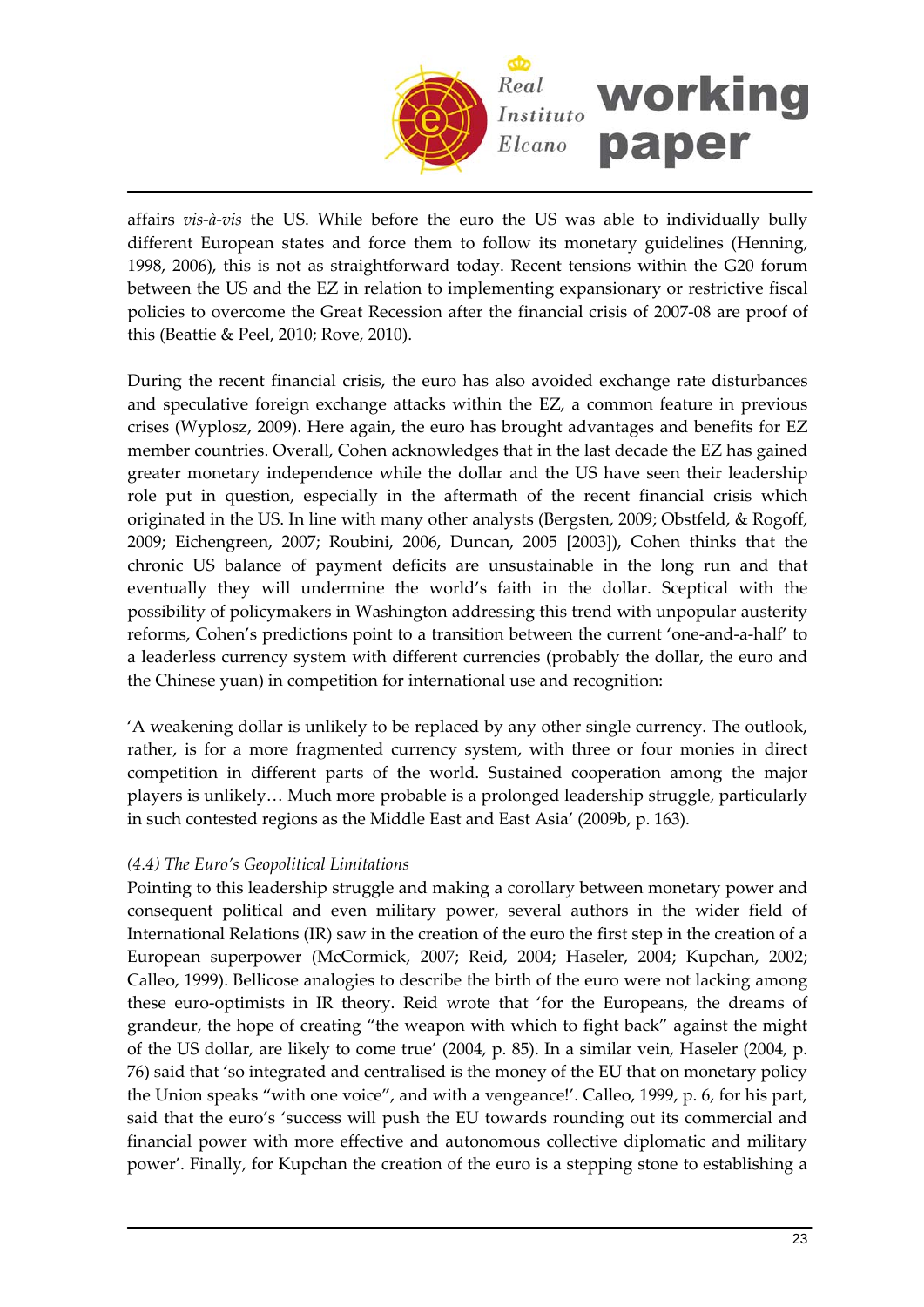

European federal state more independent from the US economically and militarily, probably leading to friction between the two blocs in the future. While these IR analyses can be dismissed for overlooking some of the fundamental economic variables explained above, fears about the euro provoking military tension between the US and the EZ have not been limited to the field of IR. Economists such as Feldstein (1997) have expressed similar worries since the start of EMU. Feldstein even went so far as to argue that the euro could be the seed for a future war between Europeans (as in the American civil war) or even a war between the EU and the US, due to differing world views. Highlighting the political consequences of the creation of the euro, which for him would eventually lead to political union, Feldstein would warn about the potential military might that such a union could gather:

'The creation of a political union based on the EMU with explicit authority to develop a common foreign and defense policy would accelerate the development of an independent European military structure capable of projecting force outside Western Europe' (1997, p. 70).

Feldstein has not been the only economist who has warned about the negative political and military consequences of an increased competition between the dollar and the euro. International monies can be seen as the projection of statecraft overseas (Kirshner, 1995) and this might trigger tensions and conflict. The incumbent hegemon might not be willing to share some of its privileges with the new challengers. Kindleberger (1986 [1973]), for instance, the father of hegemonic stability theory, has persistently warned about leaderless transition periods. In his opinion, which contrasts with that of those that have criticised his determinism and advocated the possibility of a more cooperative international order after US hegemony (Keohane, 2005 [1984]), 'for the world economy to be stabilised, there has to be a stabiliser – one stabiliser' (Kindleberger, 1986, p. 304). For Kindleberger, 'a world in which one nation is in the decline and no other has risen to take its place in ensuring peace and stability is likely to encounter trouble' (Kindleberger, 2000, p. 17).

The US is today without doubt the main military stabiliser of the world. Its military might is uncontested. This is partly why the dollar remains the main international currency. Its durability relies heavily on the negotiated framework explained above in which the US offers military protection to different parts of the world and, in exchange, these regions (this is especially the case for East Asia, except China, and the GCC) keep trading in dollars. Does the EZ have the capabilities or willingness to change this? The answer for now is a categorical no. The EU can be seen as a normative power, a civilian power, a soft power and a market power, but it is certainly not a hard power (Laïdi, 2008). Therefore, in this realm the euro is also far away to compete with the greenback. As Posen (2009) rightly explains, geostrategic dimensions are generally overlooked in the euro vs dollar debate because monetary officials are keen in avoiding them for diplomatic reasons and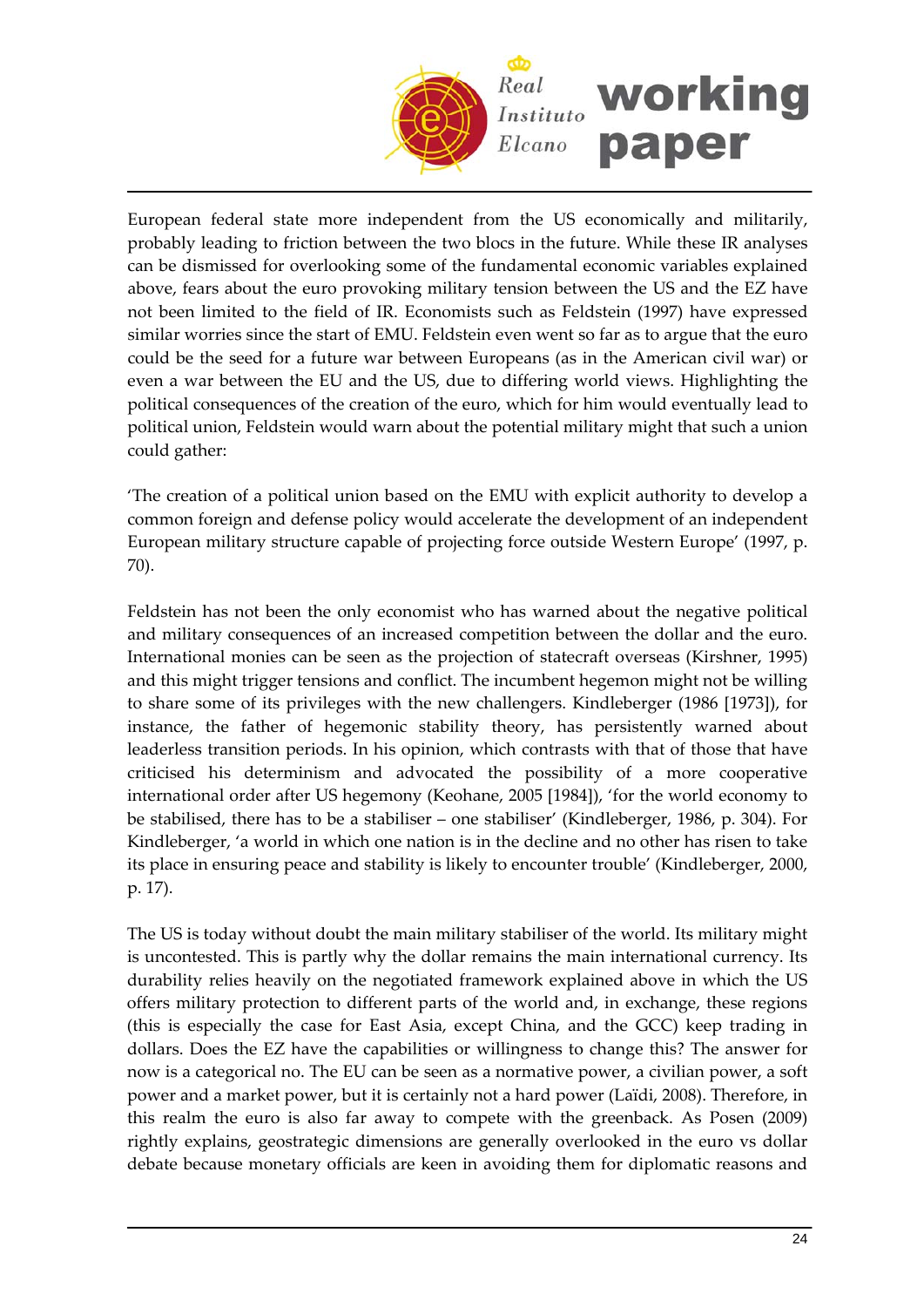

because economists see them as too 'nebulous' or 'conspiratorial', nonetheless 'national security capabilities and foreign policy projection more broadly of the government behind a potentially global currency do heavily influence the extent to which other countries take up that currency' (Posen, 2009, p. 86). In this regard, some moves by France in the GCC region with a new military base in Abu Dhabi and future potential moves by China in East Asia might change this situation in the long term, but in the short term the dominance of the dollar is assured.

## **(5) The Euro vs Dollar Debate from a Social Perspective**

#### *(5.1) International Currencies as a Social Phenomenon*

As should be clear by now, to understand international currencies in their full complexity it is necessary to consider both economic variables and political factors. As Kirshner (2003, p. 647) states, it would be a mistake to overlook the 'inescapable politics of money'. However, as Kirshner also hints, this is not comprehensive enough. There is more to money than just economics and politics. Money is socially constructed in everyday interactions. There is an inherent cultural symbolism in currencies that transcends narrow economic and political considerations. As Kindleberger once wrote, 'a country's exchange rate is more than a number. It is an emblem of its importance to the world, a sort of international status symbol' (1970, p. 198). In line with this, Zelizer (1999) argued that money is not a culturally neutral or socially anonymous object, its value and reputation being profoundly shaped by cultural and social phenomena. Thus, for a full study of the euro challenge to the dollar it is necessary to explore this social context and attempt to grasp how this challenge is socially and culturally perceived worldwide. Most of the analyses presented so far are overly material and structural in their approach, treating agency in an abstract sense. Consequently, they are not as well suited to fully apprehend the social impact and social change triggered by the euro. Key economic agents, such as sovereign and private wealth fund managers, think and act within a specific social environment. To understand what they think about the euro and how they might change their behaviour in reaction to it, it might be a good starting point to analyse how the euro has changed the social context in which they are embedded, and then see how they relate to it both ideationally and materially. There is certainly a vast constructivist literature in IPE which has broadly analysed the interconnection between ideas and money (Helleiner, 2006; Kirshner, 2003; Seabrooke, 2001; Gilbert & Helleiner, 1999; McNamara, 1998). However, so far there are only a few works that have tried to apply this approach to the euro vs dollar debate (Otero‐Iglesias, 2011; McNamara, 2008).

#### *(5.2) The Euro's Socio‐Cultural Impact*

It is generally accepted in the literature that the euro is the first real global competitor to the dollar since WWII. It poses a much greater challenge to the greenback than the Deutsche Mark and the Japanese Yen did in the 1970s and 1980s. This is acknowledged by respected economic historians who have studied the evolution of the IMS in depth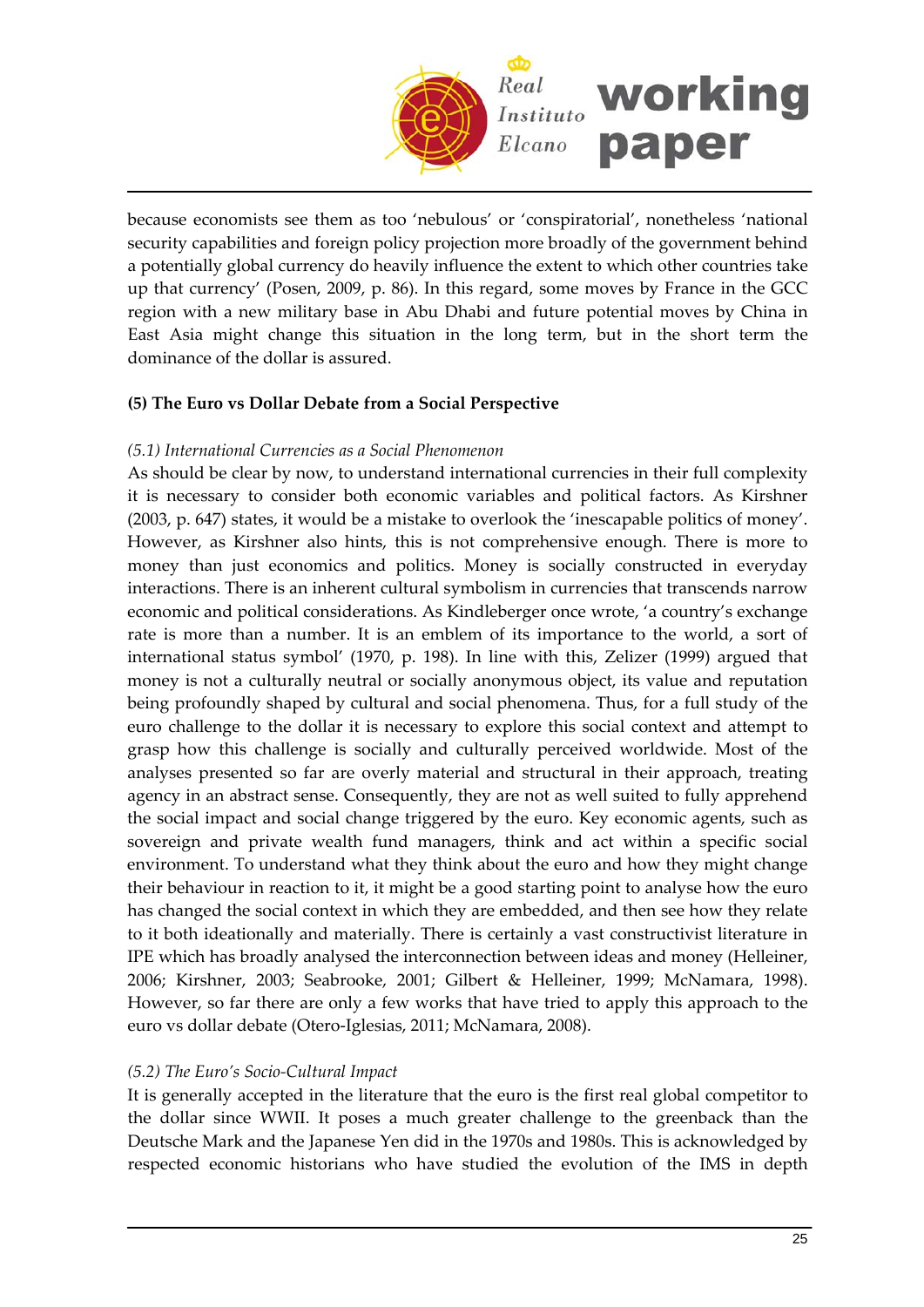

(Eichengreen, 2008), by financial elites, as will be shown below, and also in a wider social context, by the general public. The increased global impact of the European currency is noticeable in the economic field: in the invoicing of trade transactions, the foreign exchange and debt markets and the coffers of the central banks; but it is also observable in popular music, Hollywood movies, the fashion world and every tourist destination around the world. Seen from the cultural viewpoint, the euro has certainly penetrated most social layers on a global scale. A few recent examples suffice to illustrate this point. In his video for the song *Blue Magic*, the popular US rapper Jay-Z is one of the first US rappers to use a suitcase full of €500 notes instead of the ubiquitous dollar wads and dollar‐symbol neck chains traditionally wedded to American rappers. The Brazilian supermodel Gisele Bündchen recently surprised public opinion by asking to be paid in euros and not in dollars (BBC, 2007). Confirming the global appeal of the euro, viewers all around the world can hear one of the villains in the latest James Bond film –*Quantum of Solace* (2008)– saying 'the US dollar isn't what it used to be', before handing over a suitcase full of euros to a corrupt Latin American general (Rojanaphruk, 2008). The euro is not only identified and accepted as an international currency in every corner of the world, it has even reached the streets of the US. As *Reuters* informed a couple of years ago, some shops in New York's East Village have started to accept euros. A historic event since 'the acceptance of foreign money in Manhattan was unheard of until recently' (Reuters, 2008). These might be considered impressionistic examples with no real economic significance. Jay‐Z, Gisele Bündchen, James Bond and shop owners in Manhattan will hardly decide the international currency of the moment. Nonetheless, they suggest a global cultural impact of the euro that needs to be included in a comprehensive review such as the present. The quote from *Quantum of Solace*, for instance, was not taken from the film. It appeared in a report by an ASEAN journalist writing about EMU as a role model for regional cooperation (Rojanaphruk, 2008).

Much more significant than these examples is the fact that in value terms, with a total amount issued of over €800 billion, there are now more euros in circulation in the world than US dollars. The overseas demand for European bills has increased steadily since its inception (ECB, 2010). Several economists (Posen, 2005; Rogoff, 1998) have associated this trend with gangsters and money‐launderers preferring for their illegal activities the higher denominated  $\epsilon$ 200 and  $\epsilon$ 500 notes than the US\$100 bill, which is the highestdenomination note in the US, but this is only one part of the story. Looking at ECB data on the increased circulation of euro notes, it turns out that over the years there has been a significantly greater issuance of  $\epsilon$ 100 notes than of  $\epsilon$ 500 notes, while the issuance of  $\epsilon$ 200 notes has remained almost unchanged (ECB, 2011). Whatever the 'overground' or 'underground' economic activity that is carried out with these notes, what is unquestionable is that this high issuance represents a proportionately higher source of seigniorage. Willem Buiter, currently Citigroup's Chief Economist, calculates that with so much issuance, seigniorage returns to the ECB could average at least €50 billion per year (Fidler, 2010). This is certainly not a negligible sum (roughly half of the Greek rescue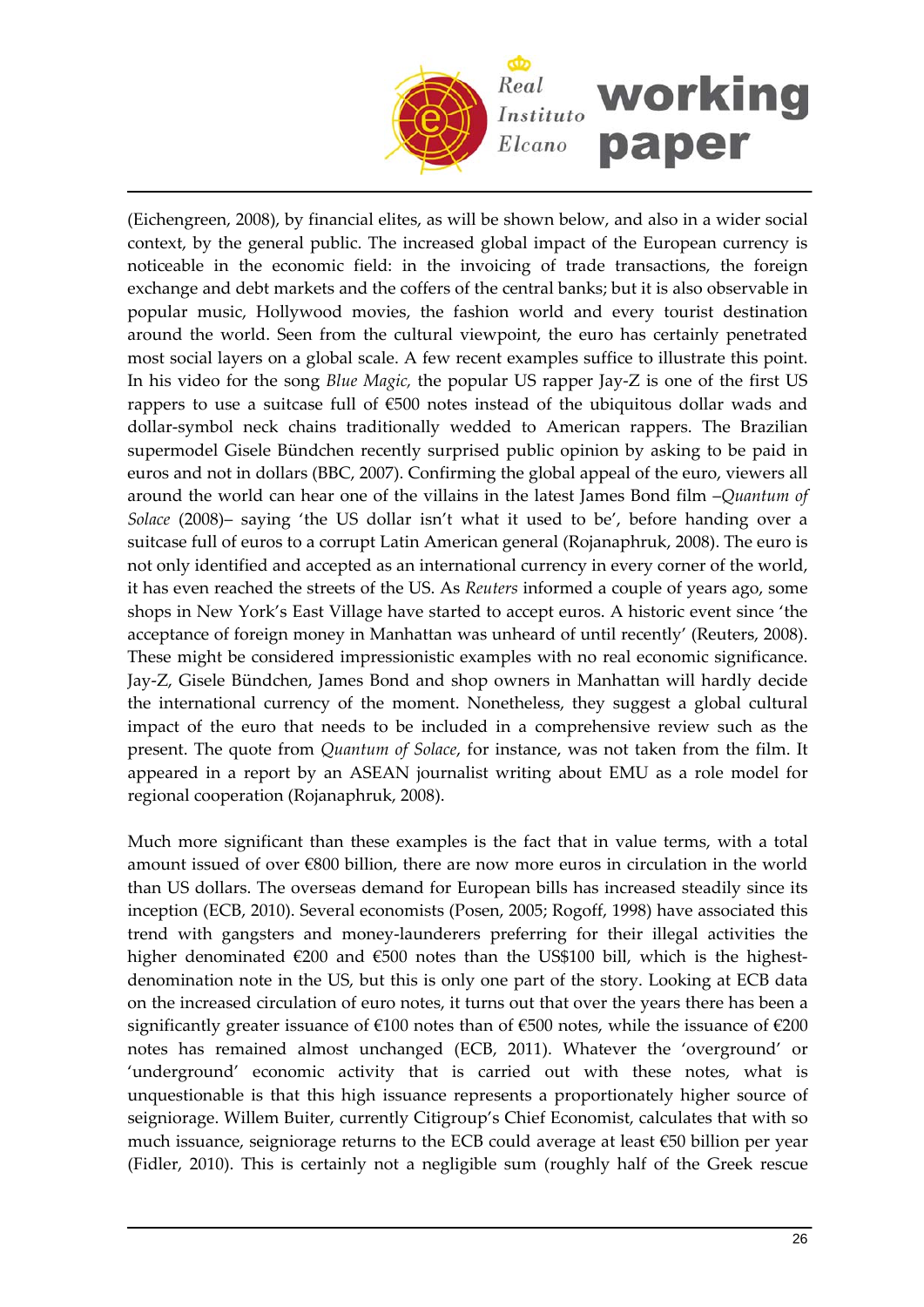

package), as it is very close –if not higher– than US seigniorage intakes, and has already triggered complaints from policymakers in Washington.<sup>[10](#page-26-0)</sup> This more micro-level analysis highlights another curiosity. While it is widely believed that the dollar was the 'haven currency', and therefore uncontested top international currency (Cohen, 2009a), right after the collapse of the investment bank Lehman Brothers (the sudden surge of the dollar in the exchange rate provides evidence to support this), shipment data from the ECB show that there was also a huge demand for euro notes outside the EZ. In an average month, the ECB barely sends more than €2 billion in banknotes to overseas banks (see Figure 8); in the month after the collapse of Lehman Brothers the overseas shipment reached almost €14 billion (ECB, 2010), proportionately increasing the seigniorage gains for the EZ.

#### **Figure 8. Net shipments of euro banknotes to destinations outside the euro area**



Source: Eurosystem. Notes: Net shipments = euro banknotes sent abroad minus euro banknotes received.

Source: ECB (2010).

<span id="page-26-0"></span><sup>&</sup>lt;sup>10</sup> Lawrence H. Summers, former US Treasury Secretary and former director of the National Economic Council advising the Obama Administration, makes explicit these complaints at a conference on the euro organised by the Peterson Institute for International Economics in 2008. He calls the issuance of €500 notes an "internationally uncivil act" and proceeds by saying: "If you calculate the seigniorage gain that results from the European act – it is essentially an interest‐free loan forever of that amount of money – \$50 to \$100 billion can plausibly be attributed to it" (Summers 2009: 196).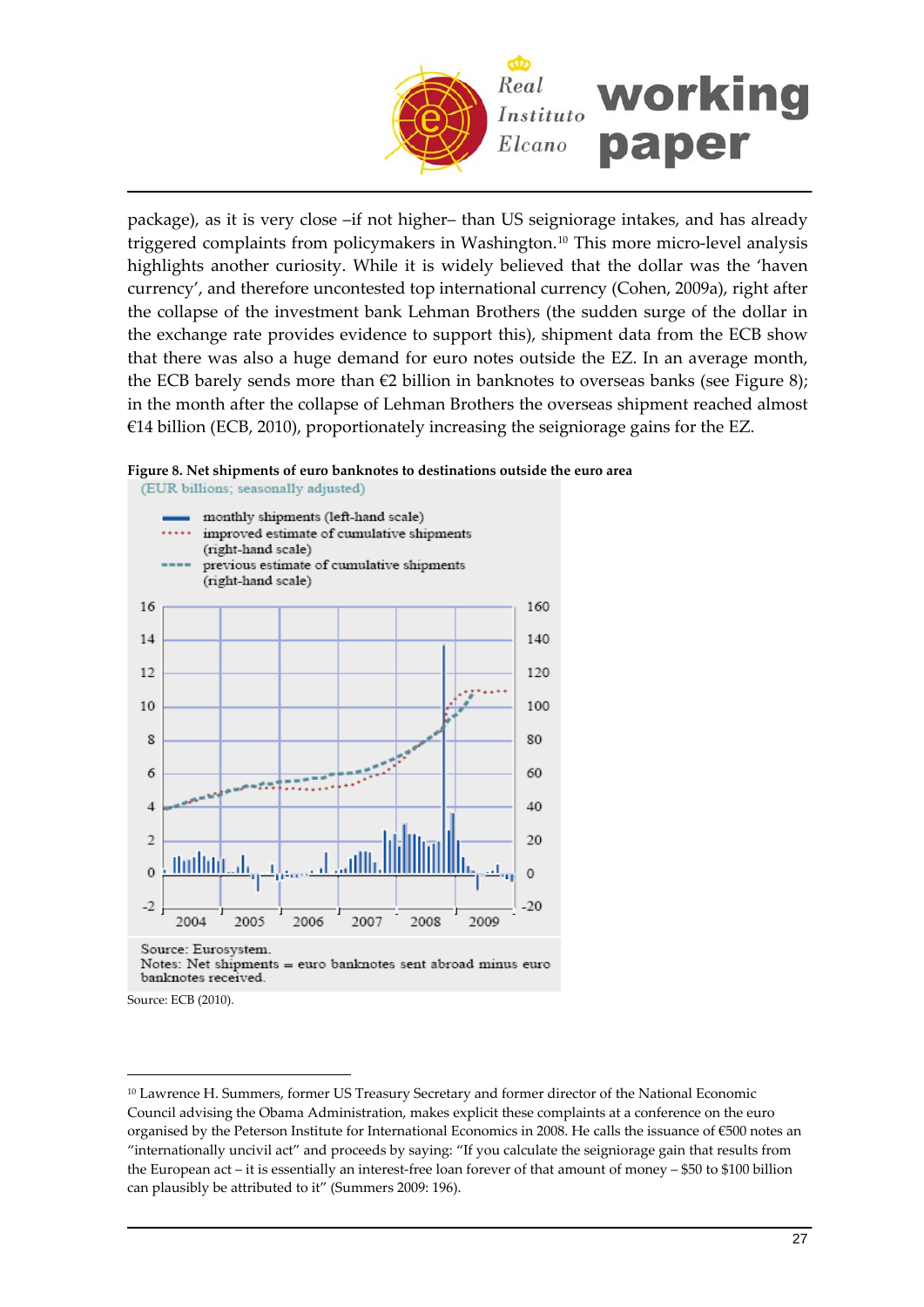

Here again we can see that the socially perceived value of the euro as a reserve currency and 'safe haven' among non‐EZ residents in times of systemic market strain might be greater than mainstream economic indicators like the foreign exchange (FX) market might indicate. This is of course especially true in countries neighbouring the EU.

### *(5.3) Euro‐Optimism seen from the Perspective of Key Financial Actors*

This wider global social context, which impacts on the 'social mood' of market investors, as the socionomics literature has investigated (Prechter & Parker, 2007), $11$  is mirrored in the narratives and behaviour of key private and public financial market actors and institutions, for whom the euro is also increasingly playing a bigger international role despite not being a challenge to the dollar. Goldman Sachs, for example, one of the most influential financial institutions of the world, considers EMU 'as a remarkable success so far, weathering widespread original scepticism, as well as a series of shocks –including 9/11 and the present market dislocations– while contributing to good and relatively stable growth throughout the Euro‐zone' over the past decade (Goldman Sachs, 2008, p. 7). Contrary to the mainstream perception and most IPE literature (especially the eurosceptical one) which sees the EZ underperforming economically against the US, Goldman Sachs calculates that in the decade between 1998 and 2008 the EZ has had higher per capita and job creation growth than the US and this despite European workers working considerably less hours per year than their American counterparts. By contrast, the long‐ term outlook on the dollar is generally bleak according to Goldman Sachs. This makes its Chief Economist, Jim O'Neill, believe that 'we are emerging into this very hazy and slightly worrying state of affairs where there isn't going to be any single country leading the world in the way the US has done and with it no single currency either' (Woods, 2008). Interestingly, these remarks of one of the most influential actors in the markets coincide closely with Cohen's assessment on the relative weakening of the dollar and the future of the IMS.

The head of the FX Division at HSBC, one of the leading foreign exchange trading desks in the world, David Bloom, is also seeing a gradual shift out of dollar unipolarity. He compares the foreign exchange world to a cosmos and says that while before there was only one big currency sun, the dollar, there are now two suns. One bigger, the dollar, and one smaller, the euro, but both with different satellite currencies linked to them.[12](#page-27-1) Bloom

<span id="page-27-0"></span><sup>11</sup> Prechter & Parker (2007) state that unlike in the economic sphere, most activity in finance is not based on rational calculations, as the Efficient Market Hypothesis (EMH) predicts, but rather on social moods and herding. This is especially the case at times of market uncertainty such as the present.

<span id="page-27-1"></span><sup>&</sup>lt;sup>12</sup> The 'euro sun' has around 40 'satellite currencies' that either follow a strict peg or have the euro in their currency basket (ECB, 2010). The dollar has around 60 of these satellite currencies, some of them shared with the euro. While the dollar dominates in Asia and Latin America, the euro is increasingly gaining satellites in neighbouring regions such as Eastern Europe (Russian Federation), Africa (Morocco and the CFA Franc Zone) and the Middle East (Iran and Kuwait). Despite this trend in favour of the euro, Cohen (2009) points out that some of the pegs to the dollar are more important because of their GDP weight. This is the case for China (since 2010 de‐pegged, following a basket), Hong Kong, Saudi Arabia and the UAE. However, outside the *de jure* pegs, the gravitational role of the euro, identified through correlation in exchange rate movements, has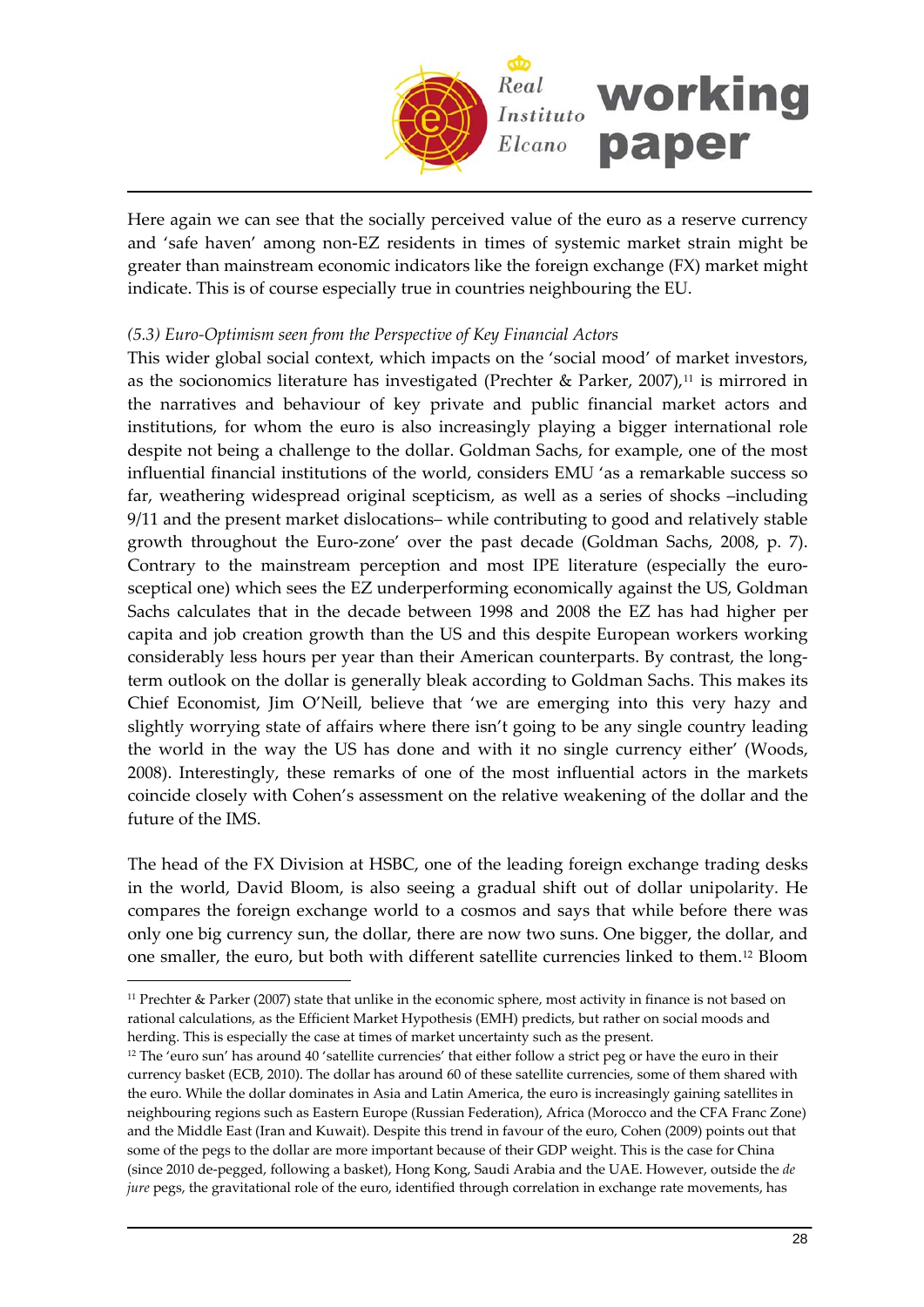

summarises the short history of the euro in the metaphor of a baby that at the beginning needed to be nurtured and taken care off (referring to combined ECB and FED intervention in 2000 to stop euro depreciation) but that gradually has grown up and is now a youngster with its own evolving history, who can compete against the senior currency. On this note, and contrary to Kindleberger and others who worry about potential conflict and instabilities, he believes that euro‐dollar competition will be good. It will bring more diversification and therefore more options for global investors. For him, 'the world prefers a euro that is a big, strong currency, which gives a choice out of the dollar' (Bloom, 2008)[.13](#page-28-0) This view is shared by the analysts at Deutsche Bank, another of the global heavyweights in the FX market. They calculate a further increase of the international role for the euro to between 30%‐40% of the global share in the medium to long term. The view at Deutsche is that 'a bipolar system is not per se unstable… competition between the dollar and the euro regarding the international role is basically a good thing. Such a permanent beauty parade is expected to provide a big incentive for policymakers on both sides of the Atlantic to pursue sound economic and fiscal policies' (Deutsche Bank, 2008, p. 11).

Following this rationale, in recent years central banks around the world appear to have actively embraced the option of diversifying out of dollar unipolarity. This diversification does not occur in existing stocks. The dollar there is still dominant. It rather affects new foreign reserve entries. In the second quarter of 2009, for instance, central banks reporting currency breakdown in their reserves 'put 63 percent of the new cash into euros and yen', prompting Steven Englander, a former FED researcher and now Chief US FX Strategist at Barclays, another important financial institution, to conclude that 'global central banks are getting more serious about diversification, whereas in the past they used to just talk about it' (Ye & Worrachate, 2009). The winner in this diversification trend seems to be mainly the euro. A survey conducted by Central Banking Publication and sponsored by the Royal Bank of Scotland among central bank reserve managers between October 2009 and January 2010 shows that the European currency gained increased attractiveness in the aftermath of the financial crisis *vis‐à‐vis* the dollar (Pringle & Carver, 2010). Not even the EZ debt crisis in mid-2010 seems to have changed the trend. At the peak of the crisis, with the euro depreciating fast and with continuous talk in the markets of the EMU possibly breaking up, official sources at the central banks in Brazil, India, Russia, Japan and South Korea assured that 'their reserve currency portfolios were too big to change without affecting the markets, and there were no alternatives in the near term to the liquidity of the euro and the US dollar' (Kihara & Nicolaci da Costa, 2010). Here again, as in the case

also increased in recent years. Galati & Wooldrige (2006) say that this gravitational pull of the euro has increased *vis‐à‐vis* the dollar for the pound sterling, the Australian, Canadian and New Zealand dollars and even for the South African rand and the Brazilian real and Chilean peso.

<span id="page-28-0"></span><sup>&</sup>lt;sup>13</sup> Bloom has not changed his bullish long-term outlook for the euro and his bearish views on the dollar despite the ongoing sovereign debt crisis in Europe. A recent interview published in *Handelsblatt* confirms this (Hackhausen & Panster, 2010).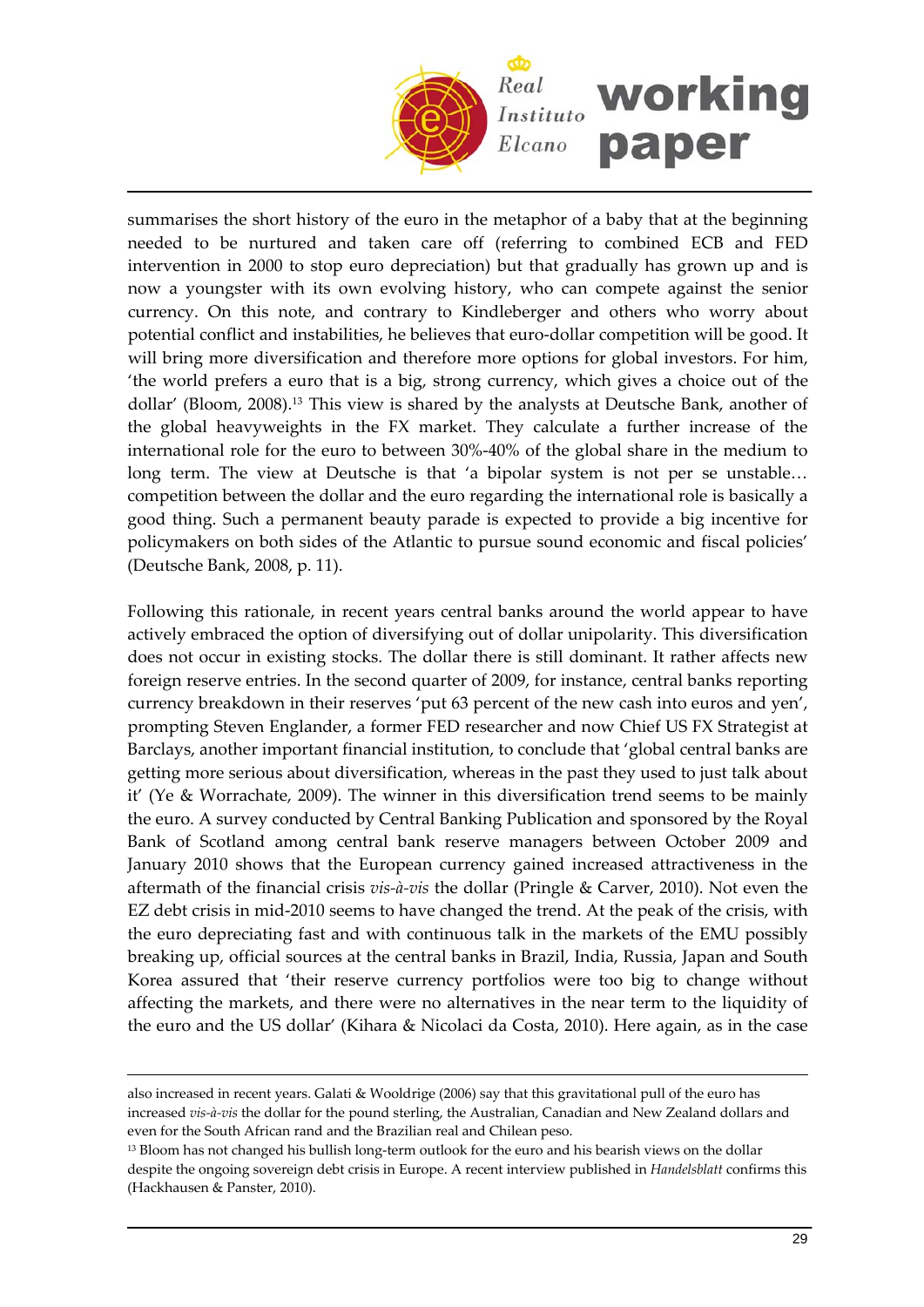

of private banks, the *idea* of an emerging bipolar system (with a senior and a junior pole) seems to be gaining favour.

## **(6) Conclusion**

This paper has attempted to provide a comprehensive and multidisciplinary literature review on the euro vs dollar debate. It is a summary of what its author sees as the key economic, political and social variables that need to be considered to fully apprehend the euro's challenge to the dollar in all its dimensions. In the first part it has presented the euro-optimist and euro-sceptical hypotheses on the subject within the Economics literature and their underlying arguments focused on economic size, financial market sophistication, confidence in the value of the currency and network externalities. Current data on the international use of the dollar and the euro show that the euro‐optimists were too optimistic about the European currency. The dollar dominates roughly two‐thirds of global activity versus the euro's less than one‐third. However, these numbers alone do not explain why the euro has underperformed.

The IPE literature provides this explanation. It shows that a currency can only become the top international currency if there is an active political commitment by the issuing authorities to make this currency the leading currency, an aspect that the Economics literature has not explored with sufficient rigour. This political commitment is nonexistent within the EMU at present. The EMU is politically too fragmented to allow the euro to challenge the dollar's predominance. Nonetheless, the euro has offered its member states more protection from dollar dominance, and this newly-acquired autonomy has in turn aggravated the dollar's weaknesses. Up to this point the existing IPE literature offers a very accurate picture of the structural conditions of the international monetary system. Where it lacks nuance is in identifying the social impact of the euro. Using structural and material analyses it asserts that the euro, while on the rise, is unable to reach the dollar, while, the dollar, despite descending in absolute terms, is still dominant. However, this macro approach does not discern how these relative ascents and descents are socially constructed by key agencies at the micro level. This can only be done through a constructivist approach which focuses on how the impact of the euro in the IMS has been intersubjectively constructed. The last part of the paper focuses on these social dimensions. It shows how the euro has become a truly global currency in the social sense with great symbolic effects and how key agents in private banking and public foreign reserve management institutions are gradually seeing the development from a unipolar system dominated by the dollar to a bipolar system where a mildly descending senior pole (the dollar) and a mildly ascending junior pole (the euro) compete against each other. The current sovereign debt crisis in the EZ and the willingness of key players such as China and Japan to invest further in euro‐denominated debt in order to diversify away from the dollar just shows how systemically important the European currency has become. In this regard, subjective interpretations of the reality are very different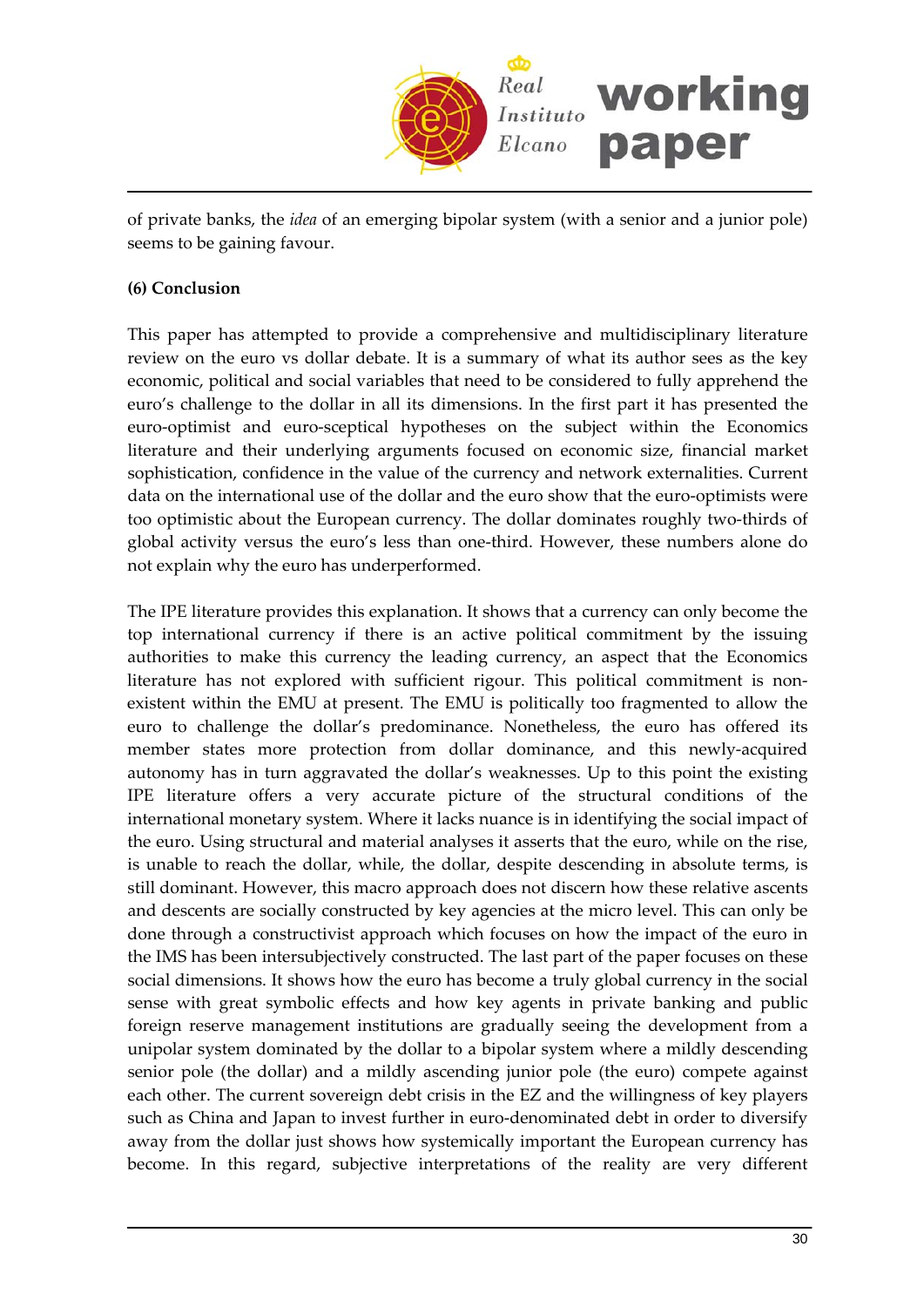

depending on the vantage point. While from the point of view of the US, the dollar is still dominant, with everyone else far behind, as has been the case over the past five decades, from the point of view of the policymakers and financial elites of key emerging markets there is now the dollar *and the euro*, midway, far behind the dollar, but also far ahead of their own currencies. This change in the framework has incentivised them to develop their own monies as international currencies, as seen in recent times in China with the renmimbi's internationalisation. Now, from the perspective of the Chinese and others, there is one currency still far ahead in the race, though losing ground, and another that is gradually leaving the pack behind, which is good because it reduces the difference with the leader, but is also a wake‐up call. From the point of view of perspectives, the current IMS is very different from having one currency ahead and all the rest more or less at the same distance. No wonder then that the Chinese want to catch up by promoting the renminbi. Their idea is that in the future there might be room for more suns than just the current two.

## *Miguel Otero‐Iglesias*

*PhD Candidate and Associate Lecturer, 'Global Politics, Economy and Society' Doctoral Training Programme, Dept. of International Relations, Politics and Sociology and Business School, Oxford Brookes University*

## **Bibliographical References**

- Bank for International Settlement (BIS) (2010), 'Triennial Central Bank Survey: Report on Global Foreign Exchange Market Activity in 2010', Basel, Switzerland, December.
- BBC (2007), 'Rapper Jay‐Z Dissing the Dollar', 16/XI/2007. Beattie, A., & Q. Peel (2010), 'Scene Set for G20 Battle over Fiscal Strategy', *Financial Times*,
	- 24/VI/2010.
- Benigno, G. (2010), 'Challenges for the Dollar as Reserve Currency', in P. Subacchi & J. Driffill (Eds.), *Beyond the Dollar: Rethinking the International Monetary System*, Chatham House Report, London.
- Bergsten, F.C. (1997), 'The Dollar and the Euro', *Foreign Affairs*, vol. 76, nr 4, p. 83‐95.
- Bergsten, Fred (2009), 'The Dollar and the Deficits', *Foreign Affairs*, November‐December.
- Bloom, D. (2008), interview with the author, HSBC Headquarters, London, 14/V/2008.
- Cafruny, A., & J.M. Ryner (2007), *Europe at Bay: In the Shadow of US Hegemony*, Lynne Rienner Publishers, London.
- Calleo, D. (1999), 'The Strategic Implications of the Euro', *Survival*, vol. 41, nr 1, p. 5‐19.
- Chinn, M., & J. Frankel (2008), 'Why the Euro Will Rival the Dollar', *International Finance*, vol. 11, nr 1, p. 49‐73.
- Cohen, B.J. (2003), 'Global Currency Rivalry: Can the Euro Ever Challenge the Dollar?', *Journal of Common Market Studies*, vol. 41, nr 4, p. 575‐95.
- Cohen, B.J. (2006), 'The Macrofoundations of Monetary Power', in D.M. Andrews (Ed.), *International Monetary Power*, Cornell University Press, p. 31‐50.
- Cohen, B.J. (2008a), *Global Monetary Governance*, Routledge, London.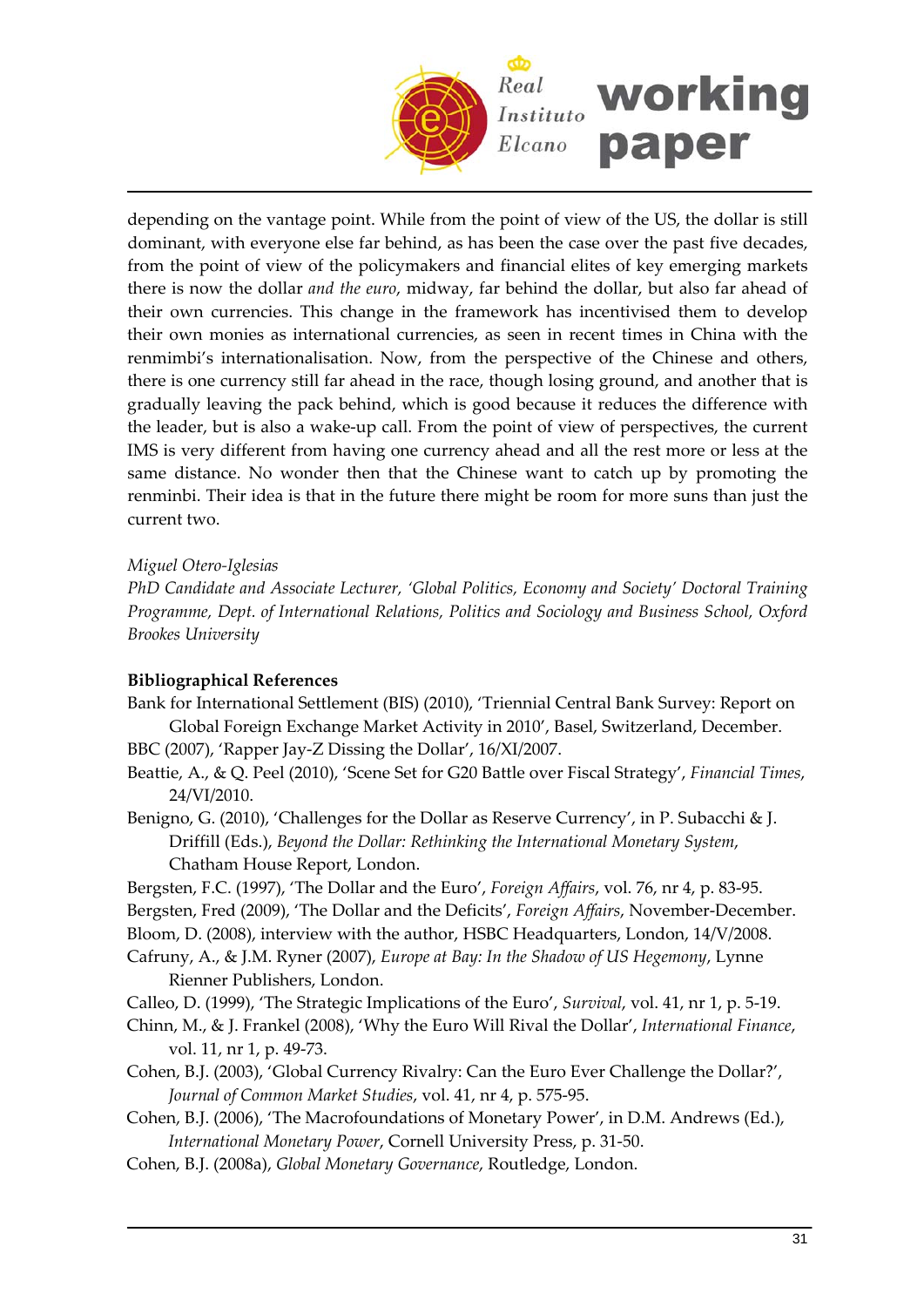

- Cohen, B.J. (2008b), 'The International Monetary System: Diffusion and Ambiguity', *International Affairs*, vol. 84, nr 3, p. 455‐70.
- Cohen, B.J. (2009a), 'Dollar Dominance, Euro Aspirations: Recipe for Discord?' *Journal of Common Market Studies*, vol. 47, nr 4, p. 741‐66.
- Cohen, B.J. (2009b), 'Toward a Leaderless Currency System', in E. Helleiner & J. Kirshner (Eds), *The Future of the Dollar*, Cornell University Press, Ithaca, NY, p. 142‐63.
- Cohen, B.J. (2010), *The Future of Global Currency: The Euro Versus the Dollar*, Routledge, London.
- Cooper, Richard N. (2000), 'Key Currencies After the Euro', in R. Mundell & A. Clesse (Eds.), *The Euro as a Stabilizer in the International Economic System*, Kluwer Academic Publishers, Dordrecht.
- De Cecco, Marcello (2009), 'From Monopoly to Oligopoly: Lessons from the Pre‐1914 Experience', in E. Helleiner & J. Kirshner (Eds.), *The Future of the Dollar*, Cornell University Press, Ithaca, p. 116‐41.
- De Grauwe, P. (2006), 'What Have we Learnt about Monetary Integration since the Maastricht Treaty', *Journal of Common Market Studies*, vol. 44, nr 4, p. 711‐30.
- De la Dehesa, G. (2009), 'Will the Euro Ever Replace the US Dollar as the Dominant Global Currency', Working Paper, nr 54/2009, Elcano Royal Institute, Madrid.
- Deutsche Bank (2008), 'The Euro Hits the Big Time', Deutsche Bank Research Unit, EU Monitor 58, Frankfurt, 26/VI/2008.
- Dornbush, R. (1996), 'Euro Fantasies', *Foreign Affairs*, vol. 75, nr 5, p. 110‐24.
- Duncan, R. (2005 [2003]), *The Dollar Crisis*, John Wiley & Sons, Singapore.
- Eichengreen, B. (2007), *Global Imbalances and the Lessons of Bretton Woods*, MIT University Press, Cambridge, MA.
- Eichengreen, B. (2008), *Globalizing Capital: A History of International Monetary System*, Princeton University Press, Princeton & Oxford.
- European Central Bank (ECB) (2009), 'The International Role of the Euro', Frankfurt, July.
- European Central Bank (ECB) (2010), 'The International Role of the Euro', Frankfurt, July.
- European Central Bank (ECB) (2011), 'Banknotes and Coins Circulation', ECB Official Webpage (accessed 18/I/2011),

[http://www.ecb.int/stats/euro/circulation/html/index.en.html.](http://www.ecb.int/stats/euro/circulation/html/index.en.html)

- European Commission (2008), 'EMU @ 10: Successes and Challenges after 10 Years of Economic and Monetary Union', Directorate General of Economic and Financial Affairs, Brussels.
- Feldstein, M. (1997), 'EMU and International Conflict', *Foreign Affairs*, November‐ December, p. 60‐73.
- Fidler, S. (2010), 'How Gangsters are Saving Euro Zone', *Wall Street Journal*, 30/VII/2010.
- Galati, G., & P.D. Wooldrige (2006), 'The Euro as a Reserve Currency: A Challenge to the Pre-eminence of the US Dollar?', BIS Working Papers, 218, Basel, Switzerland, December.
- Gilbert, E., & E. Helleiner (1999), *Nation‐States and Money: The Past, Present and Future of National Currencies*, Routledge, London & New York.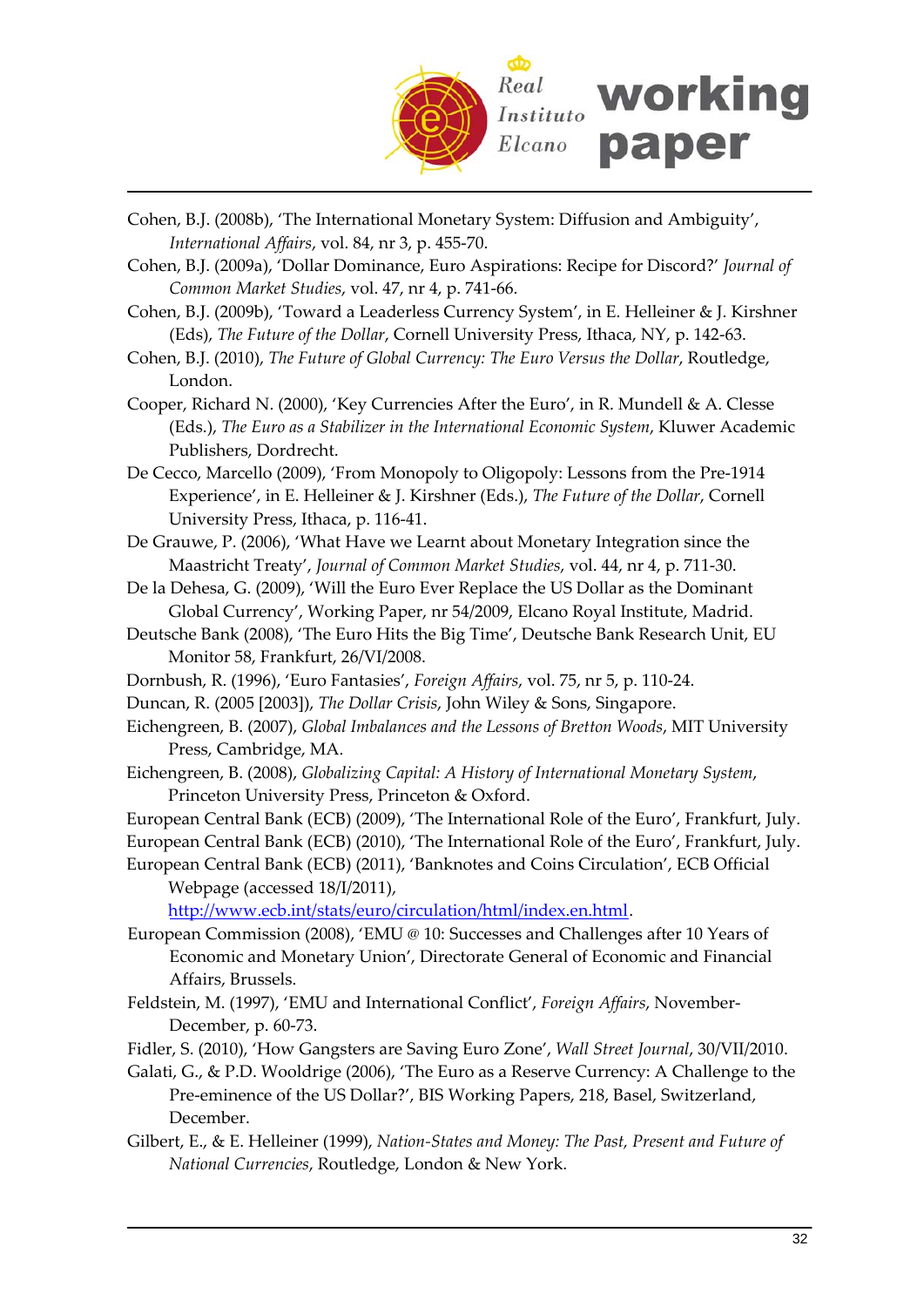

- Goldman Sachs (2008), 'The Euro at Ten: Performance and Challenges for the Next Decade', Goldman Sachs European Economics Group, June.
- Grant, J. (2009), 'ECB Urges Expansion of Eurozone OTC Clearing Effort', *Financial Times,* 4/IX/2009.
- Grant, J. (2010). 'Europe Faces Post‐trade Dilemma', *Financial Times*, 9/II/2010.
- Hackhausen, J., & C. Panster (2010), 'HSBC‐Devisenchef Bloom: "Die Währungskrise ist das beste, was Deutschland passieren konnte"' ('FX‐Head Bloom: "The Currency War is the best thing that could have happened to Germany"'), *Handelsblatt*, 24/XI/2010.
- Haseler, S. (2004), *Superstate: The New Europe and its Challenge to America*, I.B. Taurus, London.
- Helleiner, E. (2006), 'Below the State: Micro‐Level Monetary Power', in D.M. Andrews (Ed.), *International Monetary Power*, Cornell University Press, p. 72‐90.
- Helleiner, E. (2008), 'Political Determinants of International Currencies: What Future for the US Dollar?', *Review of International Political Economy*, vol. 15, nr 3, p. 354‐78.
- Helleiner, E. (2009), 'Enduring Top Currency, Fragile Negotiated Currency', in E. Helleiner & J. Kirshner (Eds.), *The Future of the Dollar*, Cornell University Press, Ithaca, p. 69‐87.
- Henning, C.R. (1998), 'Systemic Conflict and Regional Monetary Integration: The Case of Europe', *International Organization*, vol. 52, nr 3, p. 537‐73.
- Henning, C.R. (2006), 'The Exchange‐Rate Weapon and Macroeconomic Conflict', in D.M. Andrews (Ed.), *International Monetary Power*, Cornell University Press, p. 117‐38.
- International Monetary Fund (IMF) (2010), 'Currency Composition of Official Foreign Exchange Reserves (COFER)', Washington DC, 30/XII/2010.
- Keohane, R.O. (2005 [1984]), *After Hegemony: Cooperation and Discord in the World Political Economy*, Berkley University Press, Berkley.
- Kenen, P.B (2002), 'The Euro Versus the Dollar: Will there be a Struggle for Dominance', *Journal of Policy Modeling*, vol. 24, p. 347‐54.
- Kihara, L. & A. Nicolaci da Costa (2010), 'Top Central Banks not Planning Shift Out of Euro‐govt Sources', *Reuters*, 2/VI/2010.
- Kim, C.J. (2010), 'Debate on New Reserve Currency Gathers Steam', *The Korea Herald*, 14/XI/2010.
- Kindleberger, C.P (1970), *Power and Money: The Politics of International Economics and the Economics of International Politics*, Basic Books, New York.
- Kindleberger, C.P. (1986 [1973]), *The World in Depression, 1929‐1939*, University of California Press, Berkley & Los Angeles.
- Kindleberger, C. (2000) 'A New Bi‐Polarity?' in R. Mundell and A. Clesse (eds.) *The Euro as a Stabilizer in the International Economic System*, Kluwer Academic Publishers, Dordrecht.
- Kirshner, J. (1995), *Currency and Coercion: The Political Economy of International Monetary Power*, Princeton University Press, Princeton.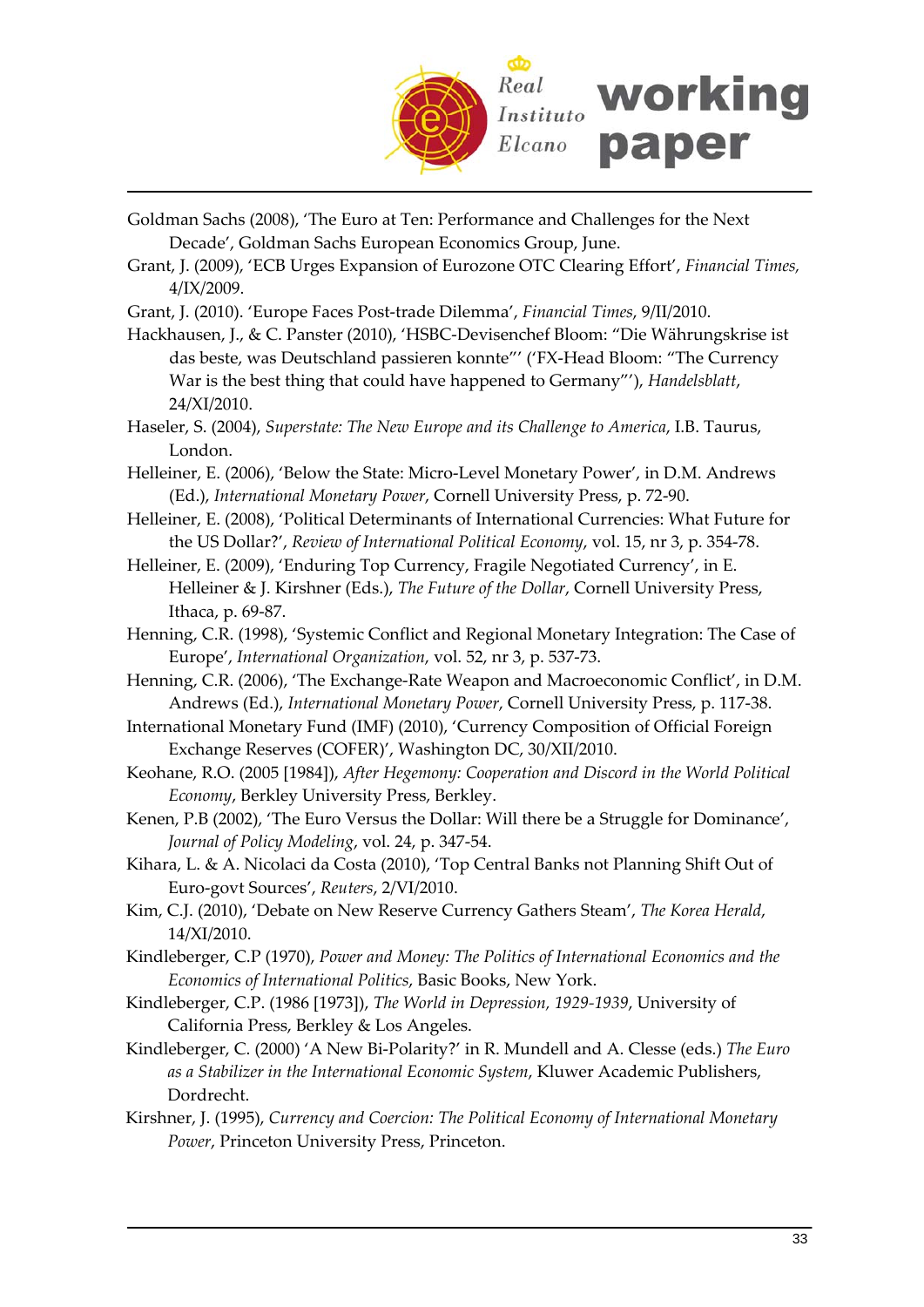

- Kirshner, J. (2003), 'Money is Politics', *Review of International Political Economy*, vol. 10, nr 4, p. 645‐60.
- Kupchan, C. (2002), *The End of the American Era: US Foreign Policy and the Geopolitics of the Twenty‐First Century*, Vintage, New York.
- Laïdi, Z. (2008), *Norms over Force: The Enigma of European Power*, Palgrave Macmillan, New York.
- La Malfa, G. (2002), 'The Orphaned Euro', *Survival*, vol. 44, nr 1, p. 81‐92.
- Larosière, J. (2009), 'The High‐Level Group on Financial Supervision in the EU Report', European Commission, Brussels, 25/II/2009, [http://ec.europa.eu/internal\\_market/finances/docs/de\\_larosiere\\_report\\_en.pdf](http://ec.europa.eu/internal_market/finances/docs/de_larosiere_report_en.pdf).
- Lim, E.‐G. (2006), 'The Euro's Challenge to the Dollar: Different Views from Economists and Evidence from COFER (Currency Composition of Foreign Exchange Reserves) and Other Data', IMF Working Paper nr 06/153, International Monetary Fund, Washington DC.
- Mallet, V., & G. Wiesmann (2011), 'China's Spanish Debt Buys Put at €6bn', *Financial Times*, 6/I/2011.
- McCormick, J. (2007), *The European Superpower*, Palgrave Macmillan, New York.
- McKinnon, R.I. (1998), 'The Euro Threat is Exaggerated', *The International Economy*, May/June, p. 32‐60.
- McNamara, K.R. (1998), *The Currency of Ideas: Monetary Politics in the European Union*, Cornell University Press, Ithaca & London.
- McNamara, K.R. (2008), 'A Rivalry in the Making? The Euro and International Monetary Power', *Review of International Political Economy*, vol. 15, nr 3, p. 439‐59.
- Milne, R., & D. Oakley (2011), 'Eurozone Bond Issue Nears Key Demand Test', *Financial Times*, 17/I/2011.
- Münchau, W. (2010), 'Berlin's Goal is Limited Liability', *Financial Times*, 19/XII/2010.
- Mundell, R. (1961), 'A Theory of Optimum Currency Areas', *American Economic Review*, nr 51, November, p. 509‐17.
- Mundell, R. (1998), 'What the Euro means for the Dollar and the International Monetary System', *Atlantic Economic Journal*, vol. 26, nr 3, p. 227‐37.
- Obstfeld, M., & K. Rogoff (2009), 'Global Imbalances and the Financial Crisis: Products of Common Causes', Paper presented for the Federal Reserve Bank of San Francisco Asia Economic Policy Conference, Santa Barbara, California, 18‐20/X/2009.
- Otero‐Iglesias, M. (2011), 'The (In)tangible Euro Challenge to the Dollar: Insights from the Financial Elites in Brazil and China', *Cambridge Review of International Affairs*, forthcoming.
- Papaioannou, E., & R. Portes (2008), 'The International Role of the Euro: A Status Report', Economic Papers 317, European Commission, Brussels.
- Parker, G., G Dinmore, K. Guha & J. Lau (2009), 'China Attacks Dollar's Dominance', *Financial Times*, 9/VII/2009.
- Pisani‐Ferry, J., & A.S. Posen (Eds.) (2009), *The Euro at Ten: The Next Global Currency?*, Peterson Institute for International Economics and Bruegel, Washington & Brussels.